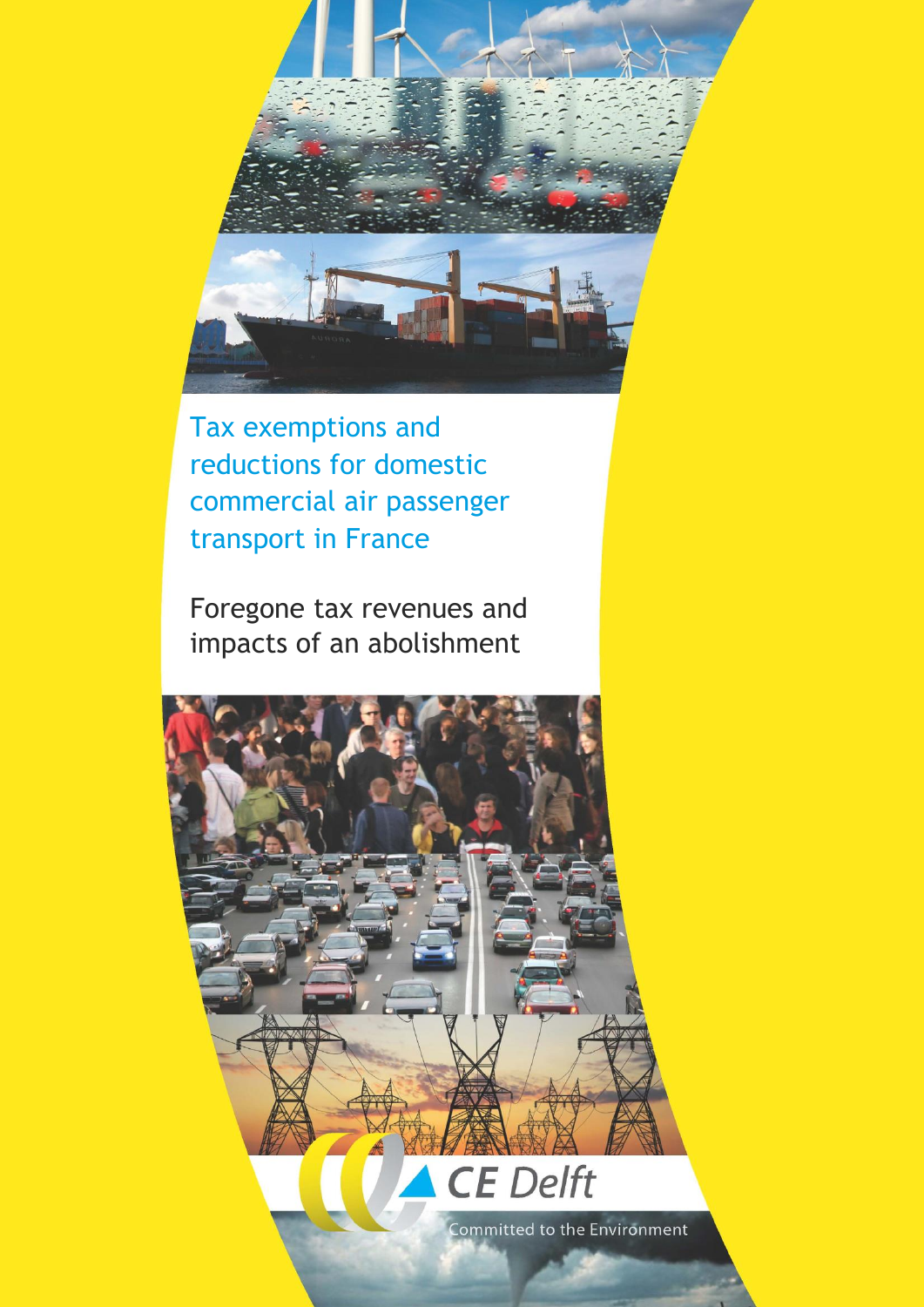## Tax exemptions and reductions for domestic commercial air passenger transport in France

## Foregone tax revenues and impacts of an abolishment

**This report is prepared by: Jasper Faber, Dagmar Nelissen Delft, CE Delft, June 2015**

**Publication code: 15.7C52.47**

Aviation / Domestic Transport / Passenger Transport / Taxes / Subsidies / Effects / Environment / Economy / Analysis FT: France

**Client: Réseau Action Climat France**

**CE publications are available from [www.cedelft.eu](http://www.cedelft.eu/)**

**Further information on this study can be obtained from the contact person, Jasper Faber.**

**© copyright, CE Delft, Delft**

**CE Delft**

**Committed to the Environment**

Through its independent research and consultancy work CE Delft is helping build a sustainable world. In the fields of energy, transport and resources our expertise is leading-edge. With our wealth of know-how on technologies, policies and economic issues we support government agencies, NGOs and industries in pursuit of structural change. For 35 years now, the skills and enthusiasm of CE Delft's staff have been devoted to achieving this mission.

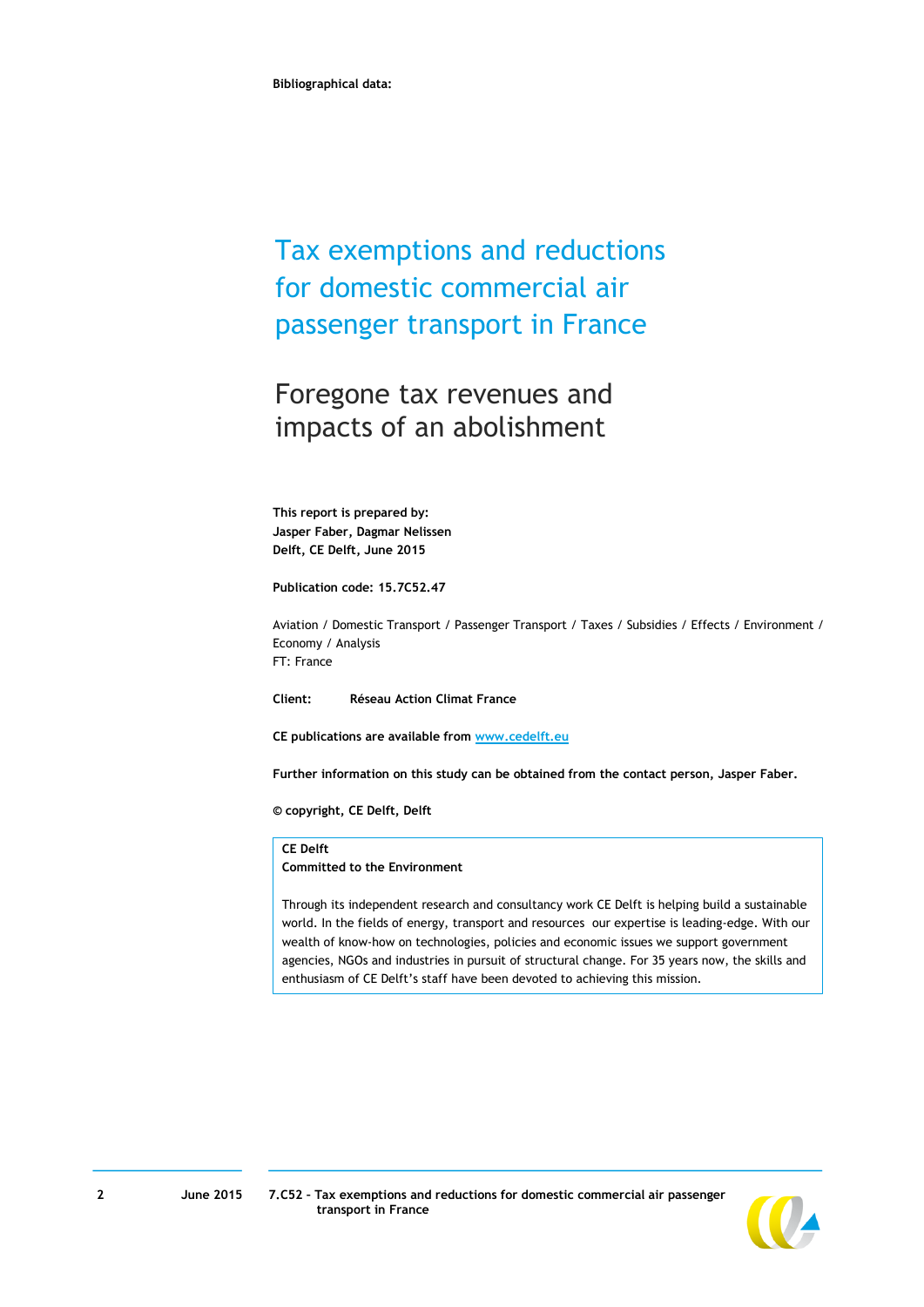## **Contents**

|                                             | <b>Summary</b>                                                                                                                                                                                                                                                   | 5                                      |
|---------------------------------------------|------------------------------------------------------------------------------------------------------------------------------------------------------------------------------------------------------------------------------------------------------------------|----------------------------------------|
| 1<br>1.1<br>1.2                             | Introduction<br>Background<br>Aim of the study                                                                                                                                                                                                                   | $\overline{7}$<br>7<br>7               |
| $\mathbf{2}$                                | Past, current and future regulation                                                                                                                                                                                                                              | 9                                      |
| 3<br>3.1<br>3.2<br>3.3                      | Foregone tax revenues and aid for airports and airlines<br>Foregone energy tax revenues<br>Foregone VAT revenues<br>Aid for airports and airlines                                                                                                                | 11<br>11<br>12<br>12                   |
| 4<br>4.1<br>4.2<br>4.3<br>4.4<br>4.5<br>4.6 | Impacts of abolishment of tax exemptions and reductions<br>Introduction<br>Approach, data used and assumptions<br>Reference scenario<br>Gradual cutback of exemption from energy and carbon taxation<br>Increase of value added tax rate<br>Impact on employment | 13<br>13<br>13<br>14<br>14<br>16<br>17 |
| 5<br>5.1<br>5.2                             | Benefit of the energy tax exemption as presented by the<br><b>CGDD and DGDDI</b><br>The benefit presented by CGDD and DGDDI<br>Differences with this impact assessment                                                                                           | 21<br>21<br>22                         |
| 6                                           | <b>Conclusions</b>                                                                                                                                                                                                                                               | 23                                     |
| 7                                           | <b>References</b>                                                                                                                                                                                                                                                | 25                                     |

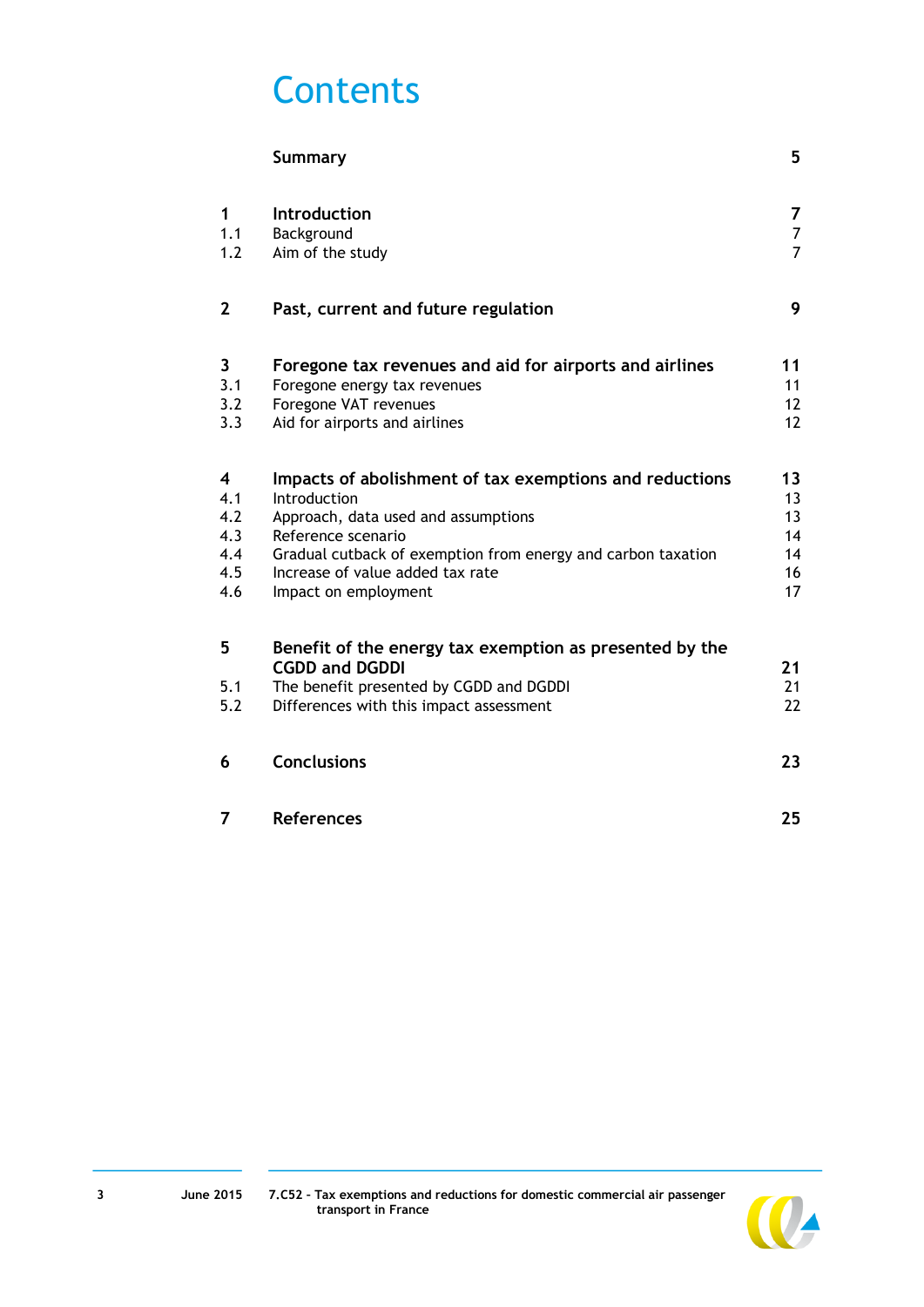

 $\overline{\mathbf{4}}$ 

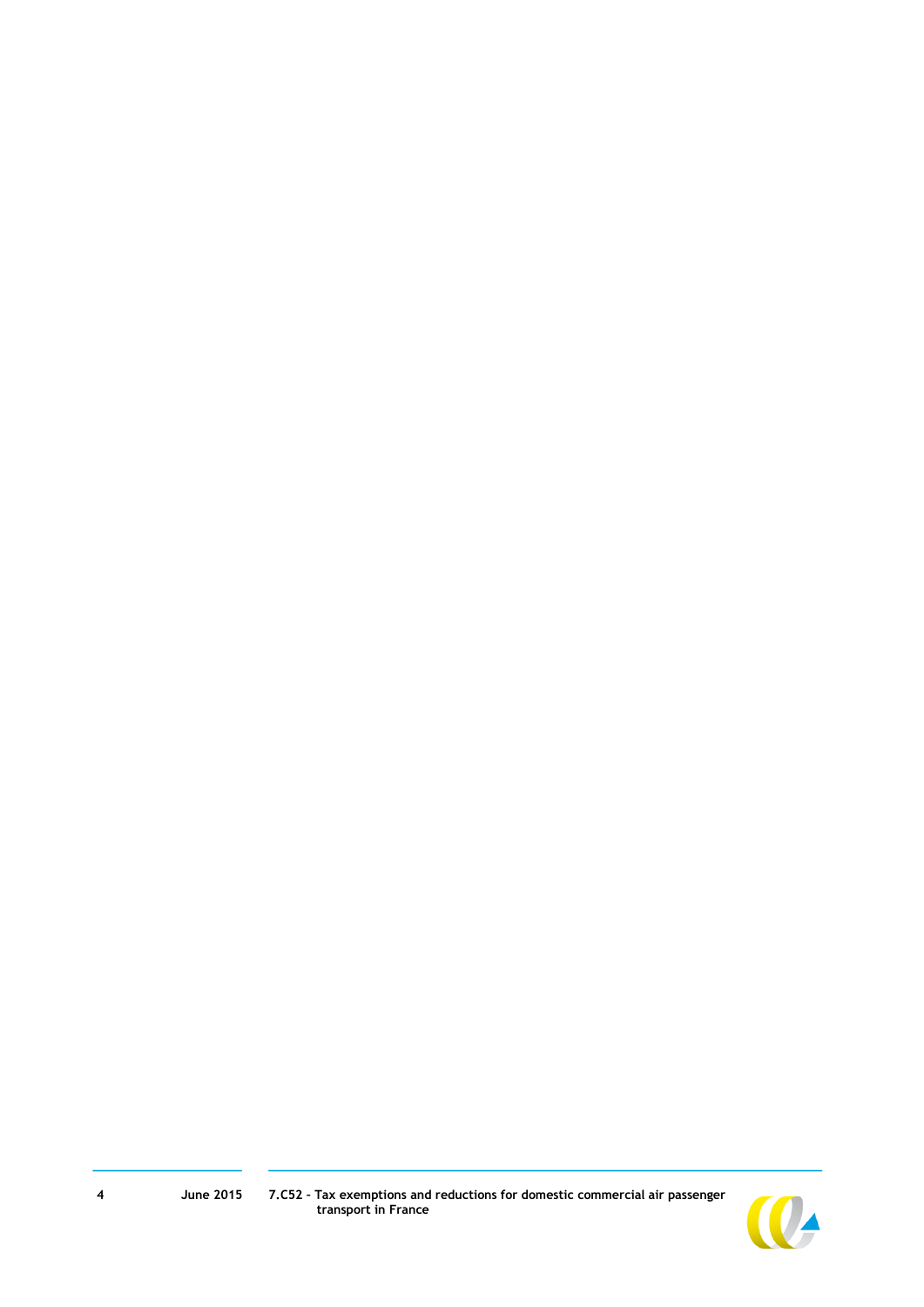## Summary

Like in many other countries, commercial aviation enjoys a favourable fiscal regime in France. Fuel used for commercial aviation is exempted from energy taxation and will also be exempted from the national carbon tax. In addition, the tickets of air passengers are subject to a reduced Value Added Tax rate, a benefit that is enjoyed by other modes of public transport too.

This study focusses on the fiscal regime for *domestic* commercial *air passenger* transport in France, including the transport to and from the overseas departments. It quantifies the forgone tax revenues for the period 2008-2011 and assesses the impacts of an abolishment of the exemptions from the energy and carbon taxation and of the VAT reduction for the period 2015-2018.

The study finds that in the period 2008-2011 the French government has, depending on the tax rate that would have been applied ( $\epsilon$  30.2/hl or € 42.84/hl), foregone tax revenues of in total € 2.3-3.2 billion due to the exemption of domestic commercial air passenger transport from energy taxation. Due to the application of the reduced VAT rate, the foregone tax revenues amount to in total  $\epsilon$  2.3 billion in this period.

If the exemption from the energy and carbon tax was gradually abolished in the future, the French government could generate in total  $\epsilon$  1.3-1.6 billion extra tax revenue in the period 2015-2018, depending on the fuel tax rate applied ( $\epsilon$  30.2/hl or  $\epsilon$  42.84/hl, carbon component excluded). If these tax revenues were used to stimulate the labour market, the net effect on employment can expected to be positive. In 2018, the year in which the energy and carbon tax would presumably be fully applied, the  $CO<sub>2</sub>$  emissions from domestic aviation would be reduced by 20-27% relative to a baseline with continuation of the current fiscal regime. This emission reduction would be caused by an increase in ticket prices of 18-24%, resulting in a decrease of the air passenger transport demand by 17-23% on routes to and from overseas departments and by 22-30% on the other domestic routes.

The *Direction générale des douanes et droits indirects* has carried out a similar impact assessment for the energy tax exemption for the year 2009, however focusing on domestic mainland flights only. We come to the conclusion that this assessment is not being too pessimistic regarding the impacts on demand (-14%) and employment in the aviation industry (-950 jobs). The expected impact on the employment in the railway industry (+350) however seems to be relatively small in the analysis of DGGDI.

If the normal VAT rate of 20% was applied in the period 2015-2018, the French government would receive an additional tax income of around  $\epsilon$  1.1 billion in total. If used for stimulating the labour market, the net effect on employment can expected to be positive. Applying the normal VAT tariff, would in 2018 reduce the  $CO<sub>2</sub>$  emissions of domestic aviation by about 10%, since demand for domestic air passenger transport would decline by about 10%.

Next to the favourable fiscal regime for commercial aviation, the European Union allows governments to subsidise airlines and airports under certain circumstances. We estimate that in the period 2000 until mid 2013 the French government has been allowed to provide at least € 10 billion of aid to the sector.

**5 June 2015 7.C52 – Tax exemptions and reductions for domestic commercial air passenger transport in France**

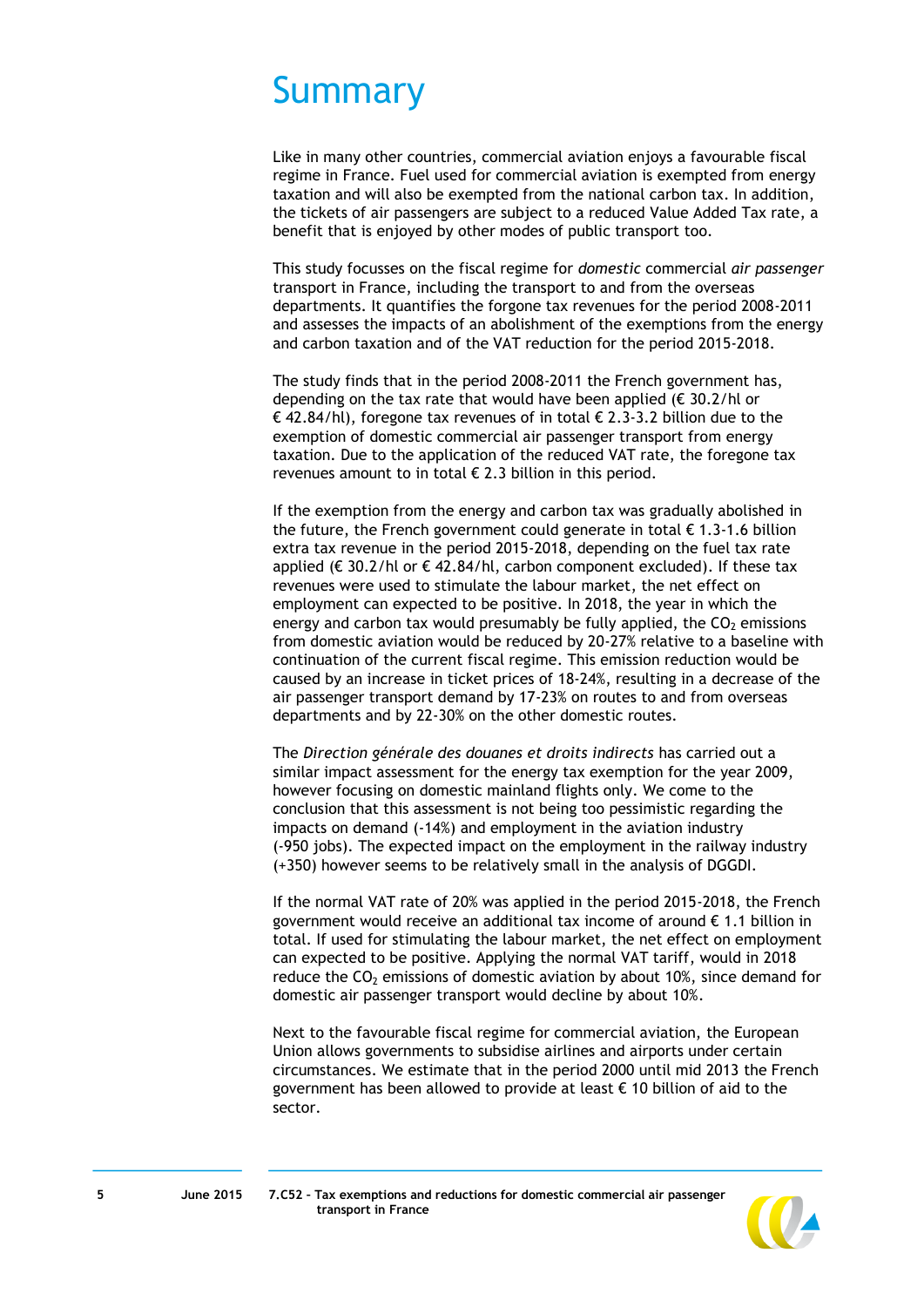

 $\ddot{\mathbf{6}}$ 

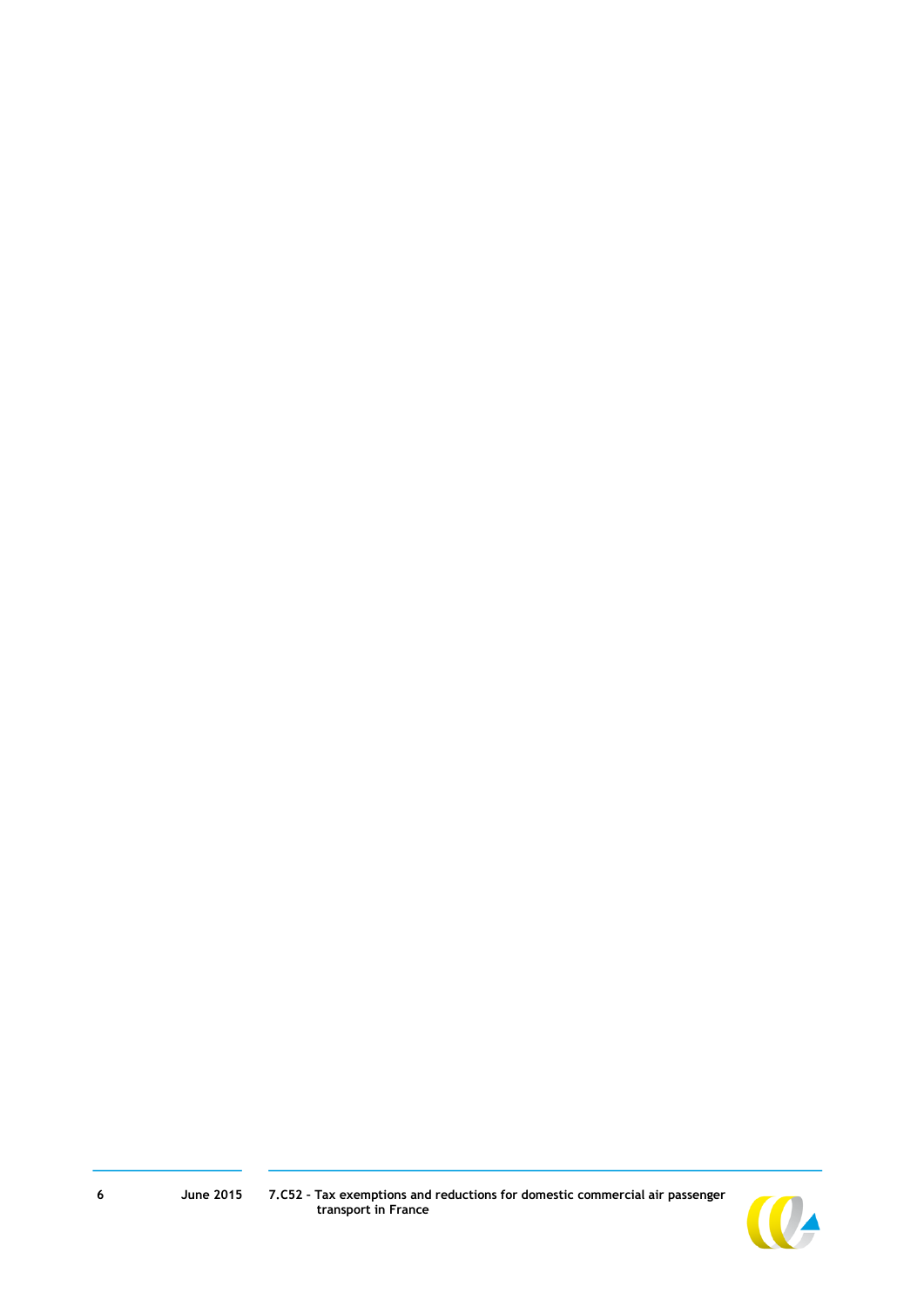# **Introduction**

## **1.1 Background**

In France, domestic commercial aviation enjoys a favourable fiscal regime, like in many other countries. Fuel used for commercial aviation is exempted from energy taxation and will also be exempted from the national carbon tax ('Contribution Climat Énergie'), a carbon component that raises the energy tax rates on fossil fuels depending on their carbon content. Since fuel costs are a major share of the total costs of aviation, the tax exemptions lower costs significantly.

In addition, the tickets of air passengers are subject to a reduced Value Added Tax rate. This benefit is not only enjoyed by aviation, but also by other modes of public transport.

Next to the favourable fiscal regime, airlines and airports have received subsidies from government.

*Réseau Action Climat – France* has requested CE Delft to analyse the impacts of the fiscal treatment of aviation on the fiscal budget, the environment and the economy. This report presents the analysis.

## **1.2 Aim of the study**

The aim of this study is fourfold:

- 1. The quantification of the foregone tax revenues due to the exemption of domestic commercial air passenger transport from energy taxation and due to the reduced VAT rate for domestic air passenger tickets (see Chapter 3).
- 2. An assessment of the impacts of an abolishment of the exemptions from the energy and carbon taxation and the VAT reduction on ticket prices, transport demand,  $CO<sub>2</sub>$  emissions, tax revenues and employment (see Chapter 4).
- 3. A comparison of the impact assessment with the analysis presented by DGDDI, the Direction générale des douanes et droits indirects (see Chapter 5).
- 4. The quantification of the regional aid subsidies paid to airlines and airports in France (see Chapter 3).

For introductory purposes, Chapter [2](#page-8-0) gives an overview on the relevant past, current and planned regulations. Chapter 6 finally concludes.

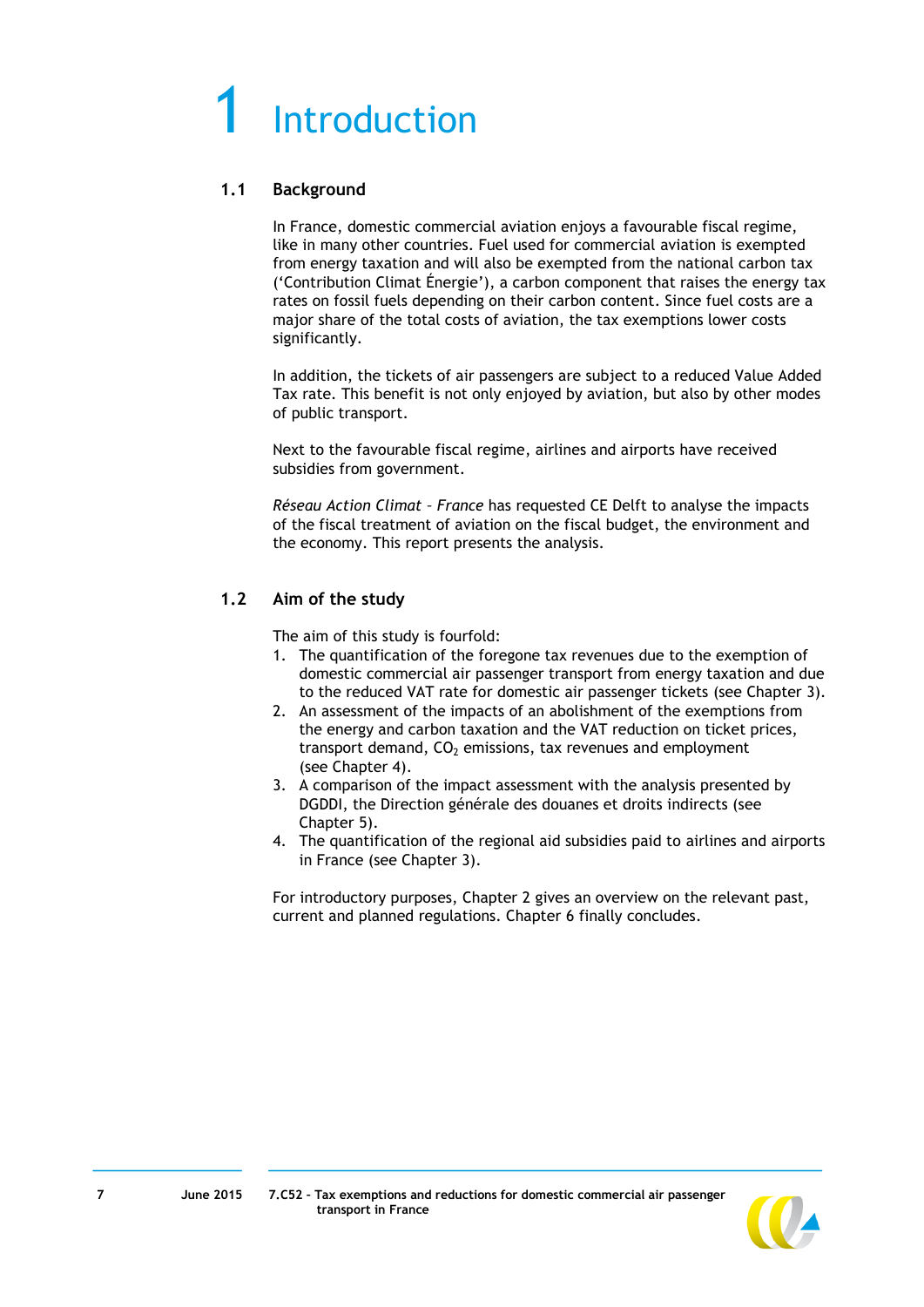

8

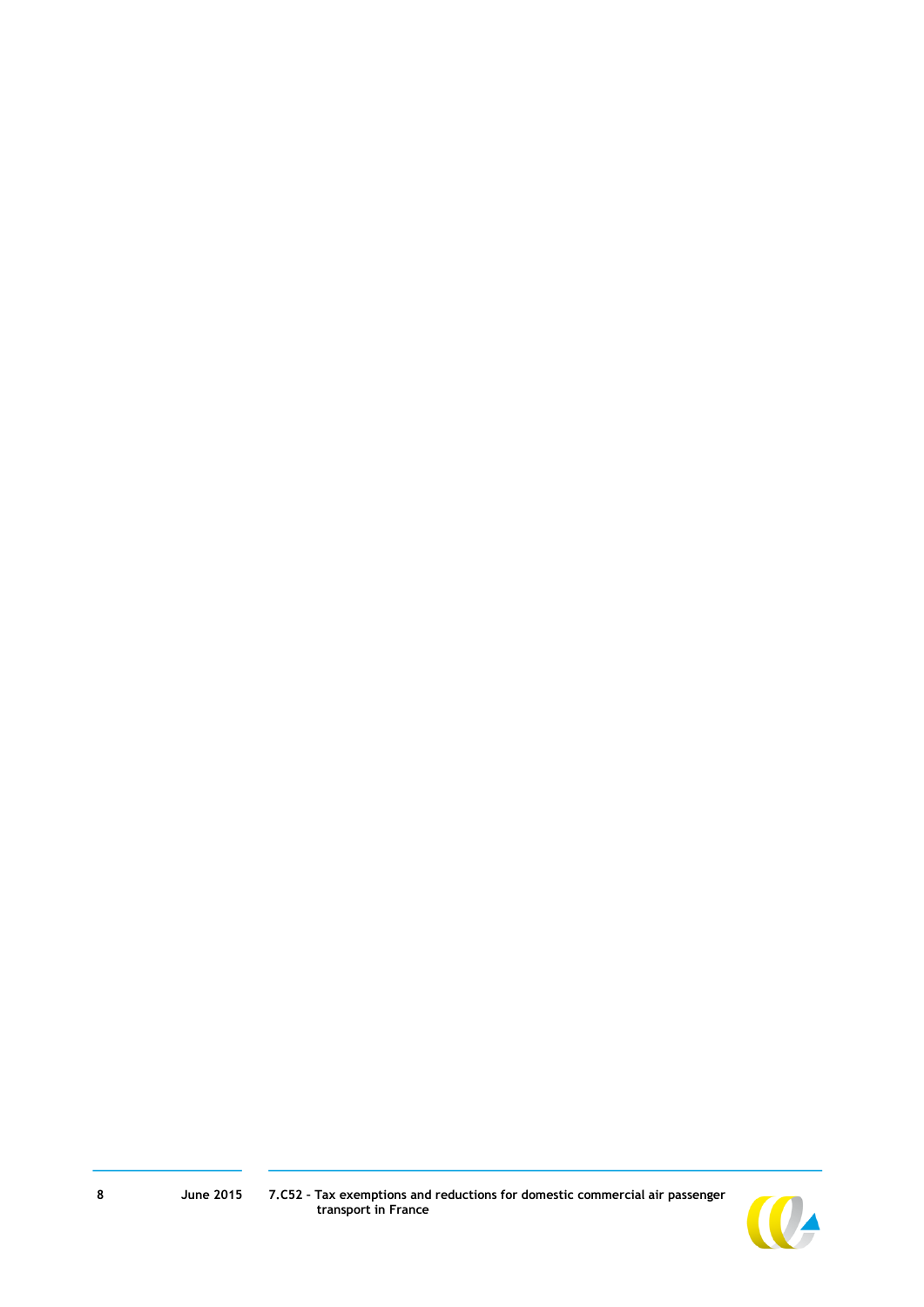## <span id="page-8-0"></span>2 Past, current and future regulation

## **2.1.1 Taxation of fuel used for domestic aviation**

In France, the fuel used for domestic commercial aviation is exempted from energy taxation and will be exempted from the national carbon tax ('Contribution Climat Énergie'). The French government sets tax rates for fuels used by aviation (see [Table 1\)](#page-8-1), but these are only applied to non-commercial flights.

|                            |                                      | Unit        | 2008-2014 | 2015  | 2016  |
|----------------------------|--------------------------------------|-------------|-----------|-------|-------|
| Light oil and preparations | Aviation gasolene <sup>1</sup>       | €/100 litre | 35.9      | 37.81 | 39.72 |
|                            | Gasolene-type jet fuels <sup>2</sup> | €/100 litre | 30.2      | 32.11 | 34.02 |
| Medium oil                 | Kerosene-type jet fuel <sup>3</sup>  | €/100 litre | 30.2      | 32.11 | 34.02 |
| Heavy oil                  | Gas-diesel oil ('Other<br>use'       | €/100 litre | 42.84     | 44.82 | 46.81 |

#### <span id="page-8-1"></span>**Table 1 Fuel tax rates including carbon component for 2015 and 2016**

Source: Legifrance  $(2013)^4$ .

In October 2013, the first chamber of the French parliament has adopted the CCE (Contribution Climat Énergie). According to this law, the excise duty on fossil fuel will be raised by a carbon component from 2014 on. This carbon component has been fixed at  $\epsilon$  7/tCO<sub>2</sub>, 14.5  $\epsilon$ /tCO<sub>2</sub> and  $\epsilon$  22/tCO<sub>2</sub> for the years 2014, 2015 and 2016. For 2014 however, the gross fuel tax rate is reduced by the amount of the carbon component, so that the carbon component will actually not have an impact on the 2014 fuel prices.

It has been announced that the additional tax revenue from the carbon tax will be used, on the one hand, to finance the tax refund ('CICE') that is available for companies that want to improve their competitiveness by taking certain investments e.g. in R&D, and, on the other hand, to finance the reduced VAT rate that can be applied to labour costs for the improvement of the energy efficiency of housings.

 $\overline{a}$ 

**<sup>9</sup> June 2015 7.C52 – Tax exemptions and reductions for domestic commercial air passenger transport in France**



<sup>1</sup> Aviation gasoline is defined as motor spirit prepared especially for aviation piston engines (UN, 2013).

<sup>2</sup> Gasolene-type jet fuel is defined as all light hydrocarbon oils for use in aviation gas-turbine engines (UN, 2013).

<sup>3</sup> Kerosene-type jet fuel is defined as medium oil for use in aviation gas-turbine engines (UN, 2013).

<sup>4</sup> [http://www.legifrance.gouv.fr/affichCodeArticle.do?idArticle=LEGIARTI00002](http://www.legifrance.gouv.fr/affichCodeArticle.do?idArticle=LEGIARTI000025074000&cidTexte=LEGITEXT000006071570&dateTexte=20131216&fastPos=6&fastReqId=637475101&oldAction=rechCodeArticle) [5074000&cidTexte=LEGITEXT000006071570&dateTexte=20131216&fastPos=6&fastReqId=63747](http://www.legifrance.gouv.fr/affichCodeArticle.do?idArticle=LEGIARTI000025074000&cidTexte=LEGITEXT000006071570&dateTexte=20131216&fastPos=6&fastReqId=637475101&oldAction=rechCodeArticle) [5101&oldAction=rechCodeArticle](http://www.legifrance.gouv.fr/affichCodeArticle.do?idArticle=LEGIARTI000025074000&cidTexte=LEGITEXT000006071570&dateTexte=20131216&fastPos=6&fastReqId=637475101&oldAction=rechCodeArticle)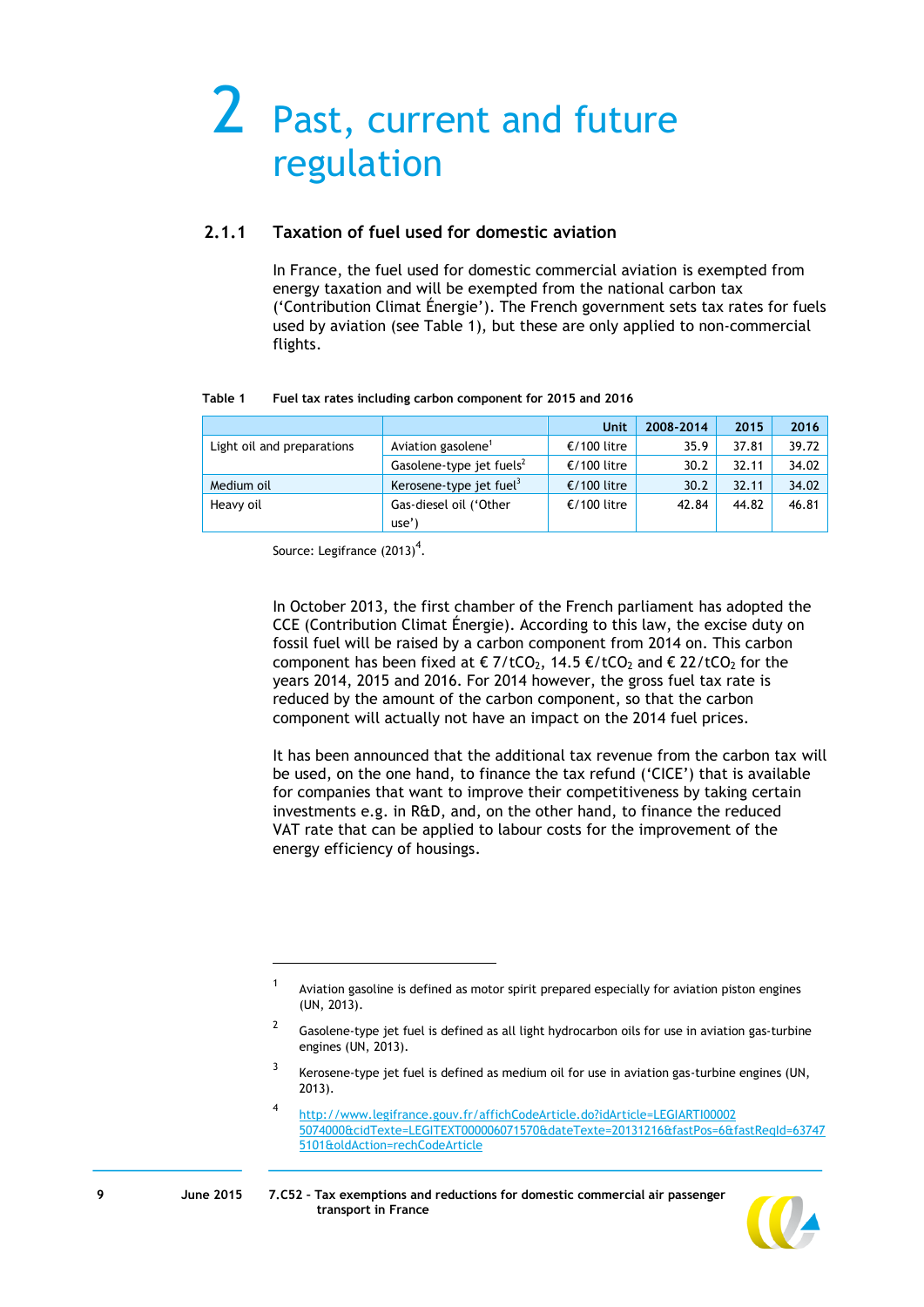## **2.1.2 EU Emissions Trading System**

From the beginning of 2012 on,  $CO<sub>2</sub>$  emissions from all domestic and international flights that arrive at or depart from an airport in the EU territory or an EEA-EFTA country (Iceland, Liechtenstein, Norway) had been covered by the EU Emissions Trading System (EU ETS).

However, in April 2013, the EU decided to temporarily suspend enforcement of the EU ETS requirements for flights operated from or to non-European countries.

In October 2013, the ICAO Assembly agreed to develop by 2016 a global market-based mechanism (MBM) addressing international aviation emissions to be applied by 2020 and the EU Commission consequently proposed (EC, 2013) to generally exempt flights to and from countries outside the EEA for the proportion of emissions that take place outside EEA airspace from January 2014 on.

In this EC proposal it is also stated that emissions from flights between airports in the European Economic Area will continue to be covered by EU ETS. In this study we therefore assume that the  $CO<sub>2</sub>$  emissions from domestic flights in France will still be covered by the EU ETS in the period 2015-2018, the period of interest in this study.

In this period 82% of the emission allowances allocated to the aviation sector will be granted for free to the aircraft operators<sup>5</sup> and the current price of the European Union Aviation Allowances (EUAAs) Futures indicates that the price of the allowances will be rather low. ETS can therefore not be regarded as a full internalisation of the external costs of  $CO<sub>2</sub>$  emissions.

## **2.1.3 Value added tax on airline tickets**

In France, a reduced VAT rate is and has been applied to domestic airline tickets. In [Table 2](#page-9-0) an overview is given on the past and current levels of these reduced VAT rates. The full VAT rate in France is 20%.

#### <span id="page-9-0"></span>**Table 2 Value added tax rates applying to domestic airline tickets in France**

|                                                   | 2008-2012 |    |     |
|---------------------------------------------------|-----------|----|-----|
| Value added tax rates applying to airline tickets | 5.5%      | 7% | 10% |

<sup>5</sup> Together with the 3% special reserve, 85% of the allowances are granted for free.



-

**10 June 2015 7.C52 – Tax exemptions and reductions for domestic commercial air passenger transport in France**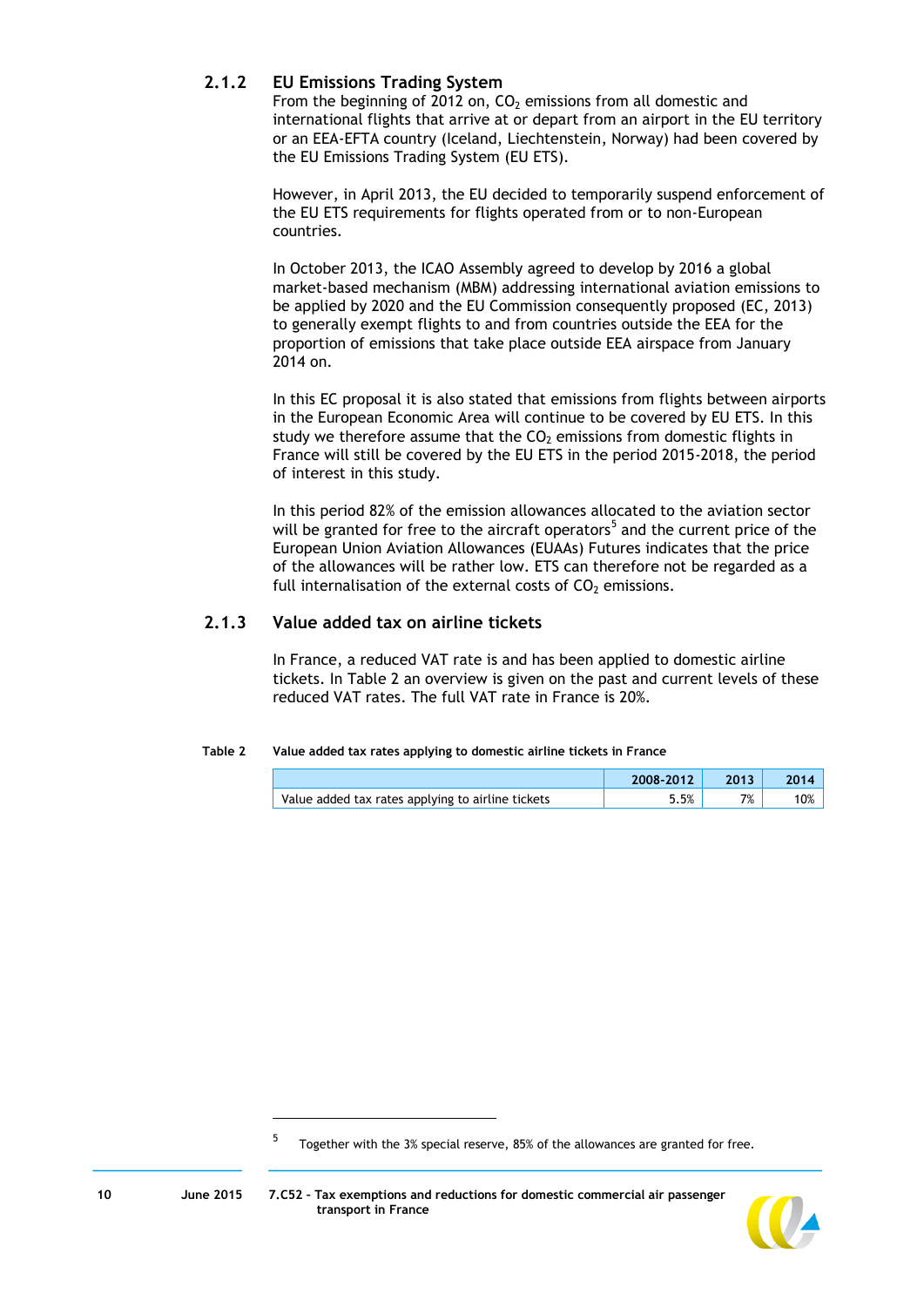## 3 Foregone tax revenues and aid for airports and airlines

### **3.1 Foregone energy tax revenues**

Since the fuel that is used for commercial domestic aviation has been exempted from energy taxation, the French government has had lower tax revenues and has indirectly subsidised domestic aviation. We have calculated the foregone tax revenues for the period 2008-2011 thereby considering two scenarios: one scenario in which we calculate the costs resulting from an exemption from a fuel tax of € 30.2/hl (low energy tax scenario) and a second scenario in which we calculate the costs resulting from an exemption from a fuel tax of  $\epsilon$  42.84/hl (high energy tax scenario). These are the excise duty tax rates that would have respectively applied to jet fuels and gas-diesel oil in France if domestic aviation had not been exempted. As can be seen in [Table 3,](#page-10-0) the costs of the exemption in the low fuel tax scenario range from € 545-580 million and in the high fuel tax scenario from € 770-820 million in the period 2008-2011.

#### <span id="page-10-0"></span>**Table 3 Forgone tax revenues due to energy tax exemption of domestic commercial air passenger transport**

|                                                                | 2008 | 2009 | 2010 | 2011  |
|----------------------------------------------------------------|------|------|------|-------|
| Low energy tax scenario (if tax had been $\epsilon$ 30.2/hl)   | 545  | 550  | 560  | 580 l |
| (million $\epsilon$ ; rounded)                                 |      |      |      |       |
| High energy tax scenario (if tax had been $\epsilon$ 42.84/hl) | 770  | 785  | 790  | 820   |
| (million $\epsilon$ ; rounded)                                 |      |      |      |       |

The calculation of these foregone tax revenues is based on the  $CO<sub>2</sub>$  emissions data as published by the Direction du Transport aérien (2012) for the domestic aviation in France and on the according fuel consumption as given in [Table 4.](#page-10-1)

#### <span id="page-10-1"></span>**Table 4 Historical CO<sup>2</sup> emissions and fuel consumption of domestic aviation in France**

|                               | 2008  | 2009  | 2010  | 2011  |
|-------------------------------|-------|-------|-------|-------|
| $CO2$ emissions (Mt)          |       | 4.6   | 4.6   | 4.8   |
| Fuel consumption (million hl) | 18.89 | 18.49 | 18.49 | 19.29 |

Source: Direction du Transport aérien (2012); own calculation.

Since the fuel used for domestic commercial aviation is mainly kerosene-type jet fuel, we have applied an emission factor for of 4.02 hl/t  $CO_2^6$  to convert the  $CO<sub>2</sub>$  emissions.

-

**11 June 2015 7.C52 – Tax exemptions and reductions for domestic commercial air passenger transport in France**

<sup>6</sup> The density of kerosene can vary; we have assumed a density of 0.8 kg/litre.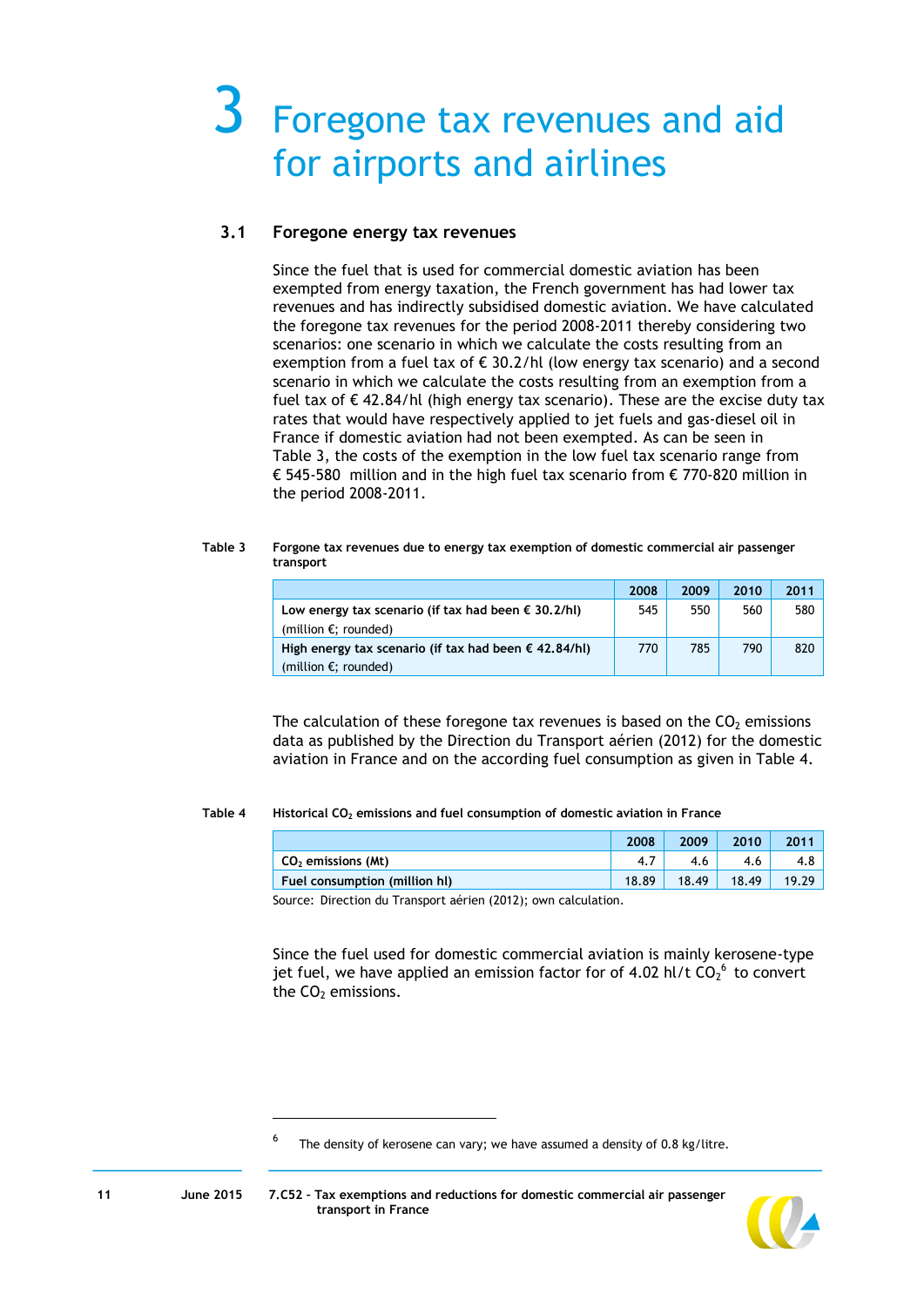## **3.2 Foregone VAT revenues**

Commercial domestic aviation is subject to a reduced VAT tariff, like other forms of public transport. This could be seen as an indirect subsidy of domestic aviation. As can be taken from [Table 5,](#page-11-0) the French government has, due to this tax reduction, missed out tax revenues between  $\epsilon$  500 and  $\epsilon$  620 million per year in the period 2008-2011, assuming that the VAT rate would have been 20% instead of 5.5%.

|                                                                             | 2008  | 2009  | 2010  | 2011  |
|-----------------------------------------------------------------------------|-------|-------|-------|-------|
| Value added tax scenario (if VAT rate had been 20%)<br>(million €; rounded) | 580   | 500   | 540   | 620   |
| Change of ticket price compared to reference scenario                       | 14%   | 14%   | 14%   | 14%   |
| Change of ticket price in $\epsilon$ (single leg)                           |       |       |       |       |
| flights to and from overseas departments                                    | $+49$ | $+44$ | $+46$ | $+50$ |
| other domestic flights                                                      | $+14$ | $+12$ | $+13$ | $+14$ |
| Number of passengers (million)                                              |       |       |       |       |
| flights to and from overseas departments                                    | 5.56  | 5.46  | 5.66  | 5.9   |
| other domestic flights                                                      | 22.74 | 22.03 | 21.74 | 23.14 |

#### <span id="page-11-0"></span>**Table 5 Foregone tax revenue of reduced VAT tariff for airline tickets for domestic flights**

Assuming that the number of passengers would not have changed, the change of the ticket price compared to the reference case reflects the extra VAT revenue per passenger.

## **3.3 Aid for airports and airlines**

The European Union allows governments to subsidise airlines and airports under certain circumstances as laid down in the State aid aviation guidelines  $(2005/C 312/01)^7$ . Small regional airports for example can be compensated for carrying out public services or aid can temporarily be paid to airlines, if this provides them with the necessary incentive to create new schedules from regional airports.

From the DG Competition database for state aid cases $\delta$ , the aid that, since 2000, has been allowed to be granted to French airlines and airports can be identified. For those cases were no objection has been made, the total aid allowed for in the period 2000 until mid 2013 amounted to at least  $\epsilon$  10 billion. The cases were no decision has been made yet are worth another  $\epsilon$  1 billion.

-

**<sup>12</sup> June 2015 7.C52 – Tax exemptions and reductions for domestic commercial air passenger transport in France**



<sup>7</sup> These guidelines are currently under revision.

<sup>8</sup> [http://ec.europa.eu/competition/elojade/isef/index.cfm?clear=1&policy\\_area\\_id=3](http://ec.europa.eu/competition/elojade/isef/index.cfm?clear=1&policy_area_id=3)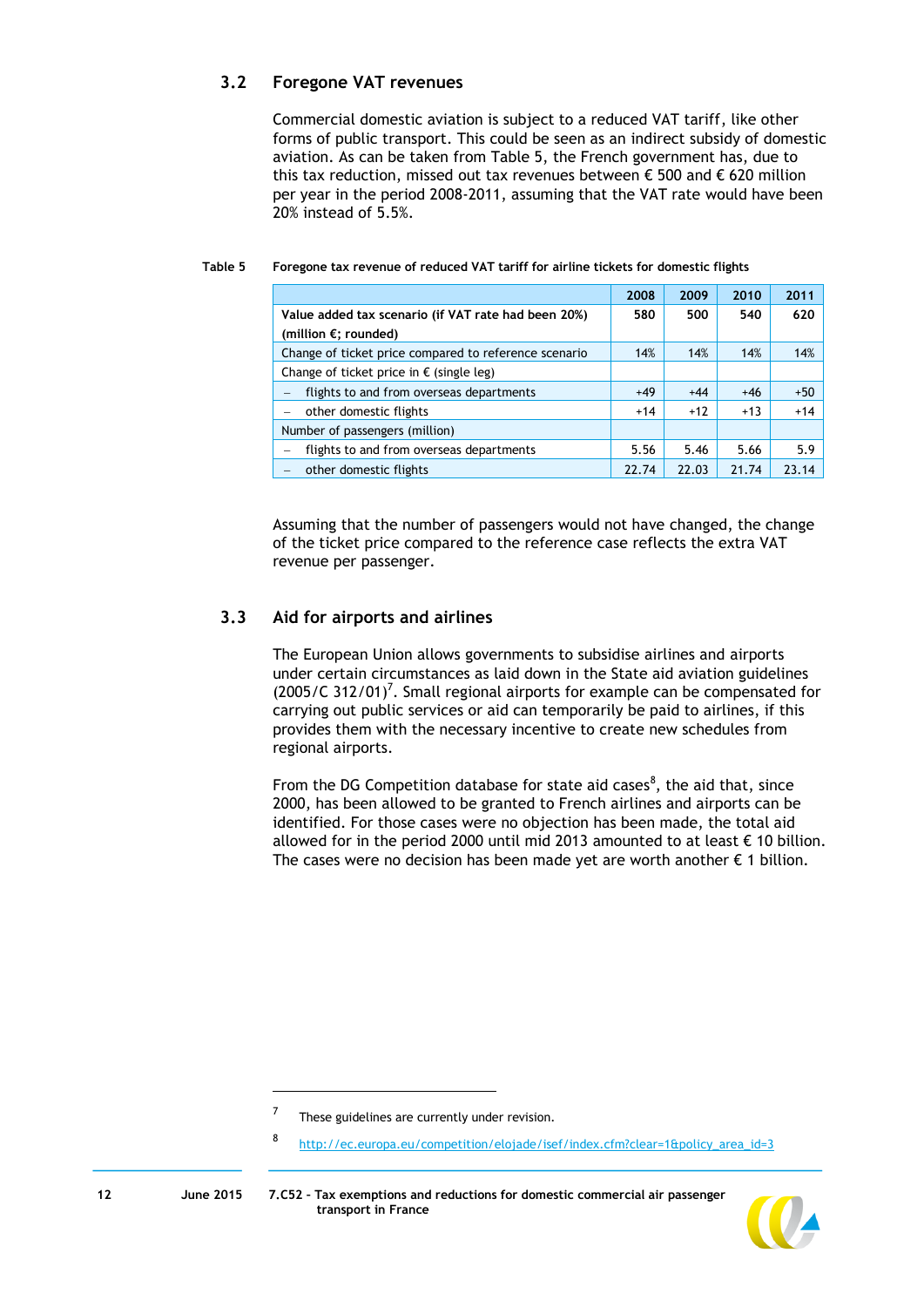## 4 Impacts of abolishment of tax exemptions and reductions

### **4.1 Introduction**

This chapter analyses the impacts of an abolishment of the energy and carbon tax exemptions for the fuel used for domestic commercial air passenger transport as well as the impacts of an application of the normal VAT rate to domestic air passenger tickets for the period 2015-2018.

In the impact assessment we focus in a first step on the impact on the airline ticket price, the transport demand, the  $CO<sub>2</sub>$  emissions, and the tax revenues (Paragraph [4.4](#page-13-0) and [4.5\)](#page-15-0) and in a second step we analyse the potential employment effects (Paragraph [4.6\)](#page-16-0). In Paragraph [4.2](#page-12-0) we describe the approach, the data, and the assumptions underlying the impact assessment before we present the reference scenario in Paragraph [4.3.](#page-13-1)

## <span id="page-12-0"></span>**4.2 Approach, data used and assumptions**

We have derived the impact of an abolishment of the tax exemptions and reductions for the commercial domestic aviation in France, assuming that the emissions decrease as much as the demand for air transport; in other words, by assuming that lower demand will not result in more empty seats or different aircraft types.

To determine the impact of the abolishment of the tax exemptions and reductions on the demand for air transport we have used the average ticket price in 2010 as a starting point and estimated the impact that the change of the fuel costs (due to fuel and carbon taxation) or the impact that a higher VAT rate would have on this ticket price.

The change of the demand has then be calculated assuming an elasticity of demand of -0.96% for flights to and from overseas departments and of -1.23% for the other domestic flights.<sup>9</sup>

Regarding the  $CO<sub>2</sub>$  emissions we have used the emissions of domestic aviation in France as presented in Direction du Transport aérien (2012) (see [Table 4](#page-10-1) in report at hand).

All scenarios take the changes in fuel prices in account. There are no jet fuel price predictions available in the literature, but since in the past the change of the kerosene-type jet fuel price has been very similar to the change of the price of crude oil, we make use of the reference crude oil price prediction of the U.S. Energy Information Administration (EIA, 2013) to predict the future jet fuel price, using a 2010 jet fuel price of €  $51/hl^{10}$  as a starting point. Note that this results in a declining fuel price in the period 2015-2017.

<sup>10</sup> Modalité de calcul de l'impôt No 800109, Exonération de taxe intérieure de consommation pour les produits énergétiques utilises comme carburant ou combustible á bord des aéronefs, á l'exclusion des aéronefs de tourisme prive.



 $\overline{a}$ 

**13 June 2015 7.C52 – Tax exemptions and reductions for domestic commercial air passenger transport in France**

<sup>9</sup> The price elasticities have been calculated on the basis of Intervistas (2007).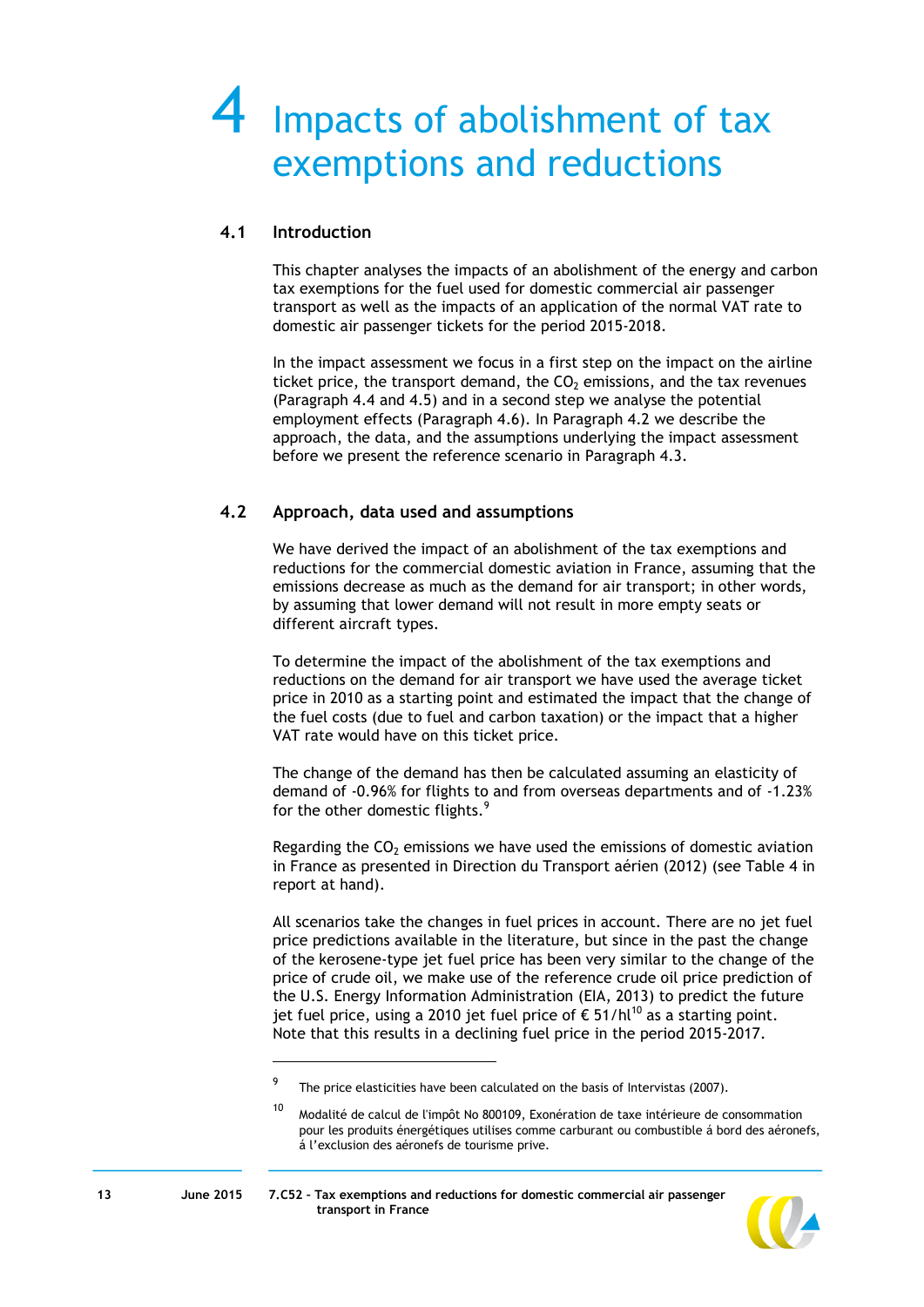Further assumption made in the impact assessment:

- The emission data of domestic aviation in France as presented in Direction du Transport aérien (2012), is taken to be related to commercial air passenger transport only.
- The change of the demand for air passenger transport is determined solely by the change of the ticket price. Demand growth, e.g. due to GDP growth, has not been taken into account, probably leading to a slight underestimation of the impact on  $CO<sub>2</sub>$  emissions.
- Aircraft do not refuel outside France and thus cannot avoid paying the fuel tax, probably leading to a slight overestimation of the impact on  $CO<sub>2</sub>$  emissions.
- The fuel efficiency of the aircrafts is assumed not to improve in the period until 2018, probably leading to a slight overestimation of the impact on  $CO<sub>2</sub>$  emissions.
- Ticket prices are determined by fuel costs, other costs, the profit margin, and VAT and it is assumed that the other costs and the margin do not change over time, probably leading to an overestimation of the impact on  $CO<sub>2</sub>$  emissions.
- Commercial domestic aviation is assumed to make solely use of kerosenetype jet fuel. We have therefore applied an emission factor of 0.249 t  $CO<sub>2</sub>/h1$  fuel.

## <span id="page-13-1"></span>**4.3 Reference scenario**

The expected  $CO<sub>2</sub>$  emissions of commercial domestic air passenger flights and the average ticket prices for these flights in the reference scenario, i.e. for the case that the tax exemptions and reductions will not be abolished, are presented in [Table 5.](#page-11-0)

|                                           | 2015 | 2016 | 2017 | 2018 |
|-------------------------------------------|------|------|------|------|
| $CO2$ emissions (Mt) of domestic aviation | 4.12 | 4.18 | 4.20 | 4.19 |
| flights to and from overseas departments  | 2.01 | 2.03 | 2.04 | 2.04 |
| other domestic flights                    | 2.11 | 2.15 | 2.16 | 2.16 |
| Average ticket price (single leg, €)      |      |      |      |      |
| flights to and from overseas departments  | 365  | 361  | 359  | 360  |
| other domestic flights                    | 103  | 102  | 101  | 101  |

#### **Table 6 CO<sup>2</sup> emissions of and average ticket price for domestic flights in reference scenario**

We have thereby assumed that domestic aviation will still fall under the EU Emissions Trading Scheme in the period 2015-2018. At the end of each year, airline operators would then have to hand in emissions allowances according to the  $CO<sub>2</sub>$  emitted by the aircrafts on the routes covered by the system in that year. We have assumed that the price for such an emission allowance, the so called European Aviation Allowance (EEA) will be  $\epsilon$  5/tCO<sub>2</sub> and will thus be in accordance with the EEA Futures price as by mid January 2014.

## <span id="page-13-0"></span>**4.4 Gradual cutback of exemption from energy and carbon taxation**

## **4.4.1 Low energy tax scenario**

In the low tax scenario it is assumed that the exemption from the energy and the carbon tax is gradually reduced in the period 2015-2018 with the fuel tax rate being  $\epsilon$  30.2/hl in each year and with the carbon tax amounting to € 1.91/hl in 2015 and increasing annually by € 1.91/hl in the years until 2018.

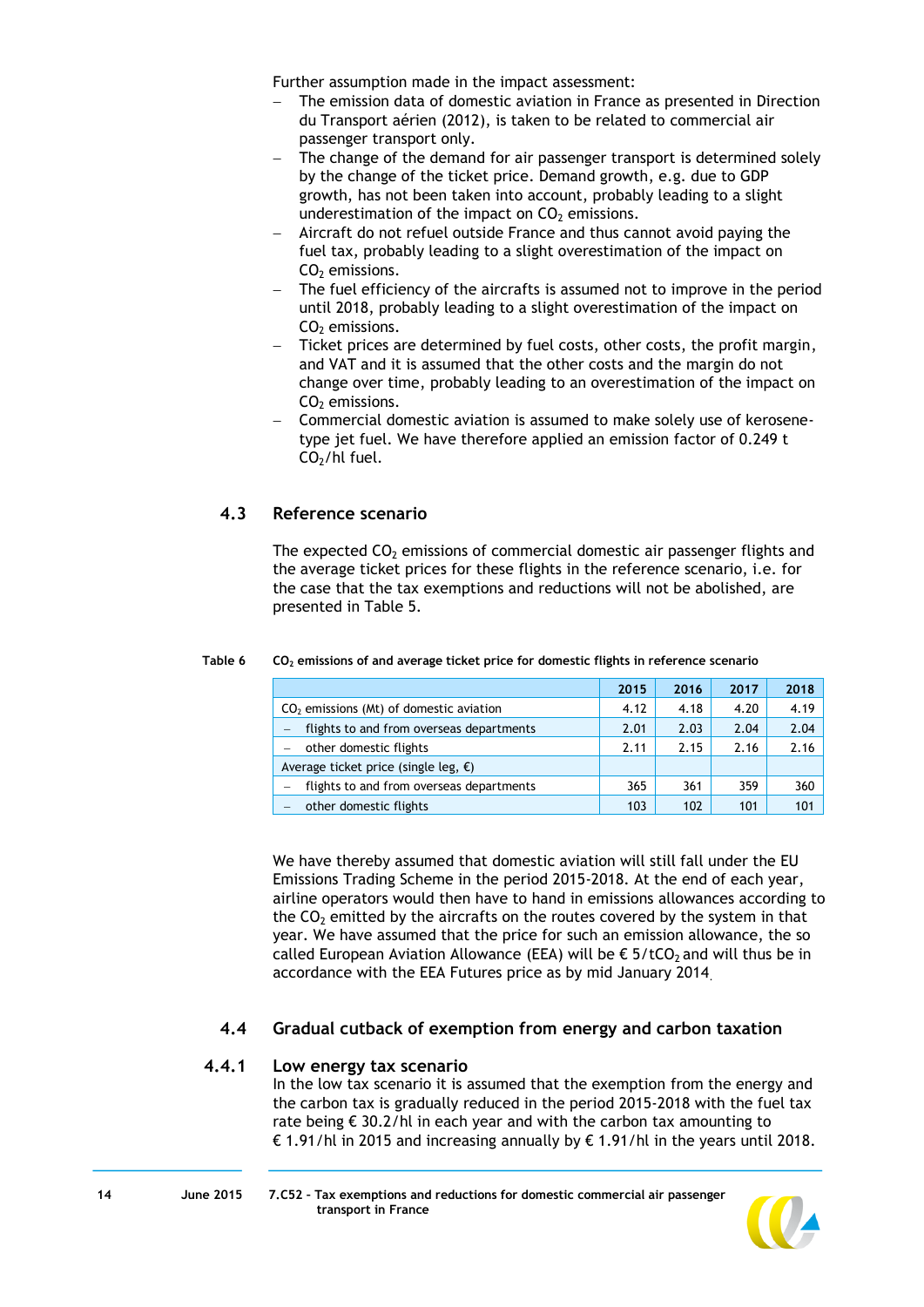Note that the tax rate of  $\epsilon$  30.2/hl actually is the fuel tax rate for jet-fuel (net of the carbon component) which would be applied in the period 2015-2018 if the sector was not exempted. The abolishment of the exemption is taken to be gradual in the sense that the share of the resulting total tax rate that is applied increases from a quarter in 2015 to full application in 2018. In [Table 7](#page-14-0) the tax rates (including energy and carbon tax) that have been used in the low tax scenario are given in the last row.

#### <span id="page-14-0"></span>**Table 7 Tax rates used in low energy tax scenario**

|                                                   | 2015  | 2016  | 2017  | 2018  |
|---------------------------------------------------|-------|-------|-------|-------|
| Fuel tax rates $(E/hl)$                           | 30.2  | 30.2  | 30.2  | 30.2  |
| Carbon tax rates $(E/hl)$                         | 1.91  | 3.82  | 5.73  | 7.64  |
| Total $(E/hl)$                                    | 32.11 | 34.02 | 35.93 | 37.84 |
| Factor for gradual implementation                 | 1/4   | 1/2   | 3/4   |       |
| Tax rates used in low tax scenario $(\epsilon/h)$ | 8.03  | 17.01 | 26.95 | 37.84 |

In [Table 8](#page-14-1) the impact of such an energy and carbon tax on the fuel used for domestic commercial aviation is summarized.

#### <span id="page-14-1"></span>**Table 8 Impact of an energy and carbon tax on fuel used for domestic aviation (low energy tax scenario)**

|                                                          | 2015  | 2016   | 2017   | 2018   |
|----------------------------------------------------------|-------|--------|--------|--------|
| Change of ticket price compared to reference scenario    | 4%    | 8%     | 13%    | 18%    |
| (rounded)                                                |       |        |        |        |
| Change of ticket price in $\epsilon$ (average, per leg)  |       |        |        |        |
| flights to and from overseas departments                 | $+14$ | $+29$  | $+46$  | $+65$  |
| other domestic flights                                   | $+4$  | $+8$   | $+13$  | $+18$  |
| Impact on demand                                         |       |        |        |        |
| flights to and from overseas departments                 | $-4%$ | $-8%$  | $-12%$ | $-17%$ |
| other domestic flights                                   | $-5%$ | $-10%$ | $-16%$ | $-22%$ |
| Impact on $CO2$ emissions compared to reference scenario | $-4%$ | $-9%$  | $-14%$ | $-20%$ |
| Additional tax revenue; VAT decrease accounted for       | 125   | 255    | 380    | 490    |
| (million $\epsilon$ ; rounded)                           |       |        |        |        |

As a result, compared to the reference scenario, the ticket price would rise to up to 18% in 2018, the  $CO<sub>2</sub>$  emissions of domestic aviation would decline to up to 20% in 2018 and the additional tax revenue would amount to up to € 490 million in 2018. The reduced VAT income has thereby been taken into account.

### **4.4.2 High energy tax scenario**

In the high tax scenario it is assumed that the exemption from the energy and the carbon tax is gradually reduced in the period 2015-2018, with the fuel tax rate being € 42.84/hl in each year and with the carbon tax amounting to € 1.91/hl in 2015 and increasing by € 1.91/hl in the years until 2018. Note that the tax rate of  $\epsilon$  42.84/hl actually is the fuel tax rate that holds for gas-diesel oil (net of the carbon component) in the period 2015-2018. The abolishment of the exemption is taken to be gradual in the sense that the share of the resulting total tax rate that is applied increases from a quarter in 2015 to full application in 2018. In [Table 9](#page-15-1) the tax rates (including energy and carbon tax) that have been used in the high tax scenario are given in the last row.

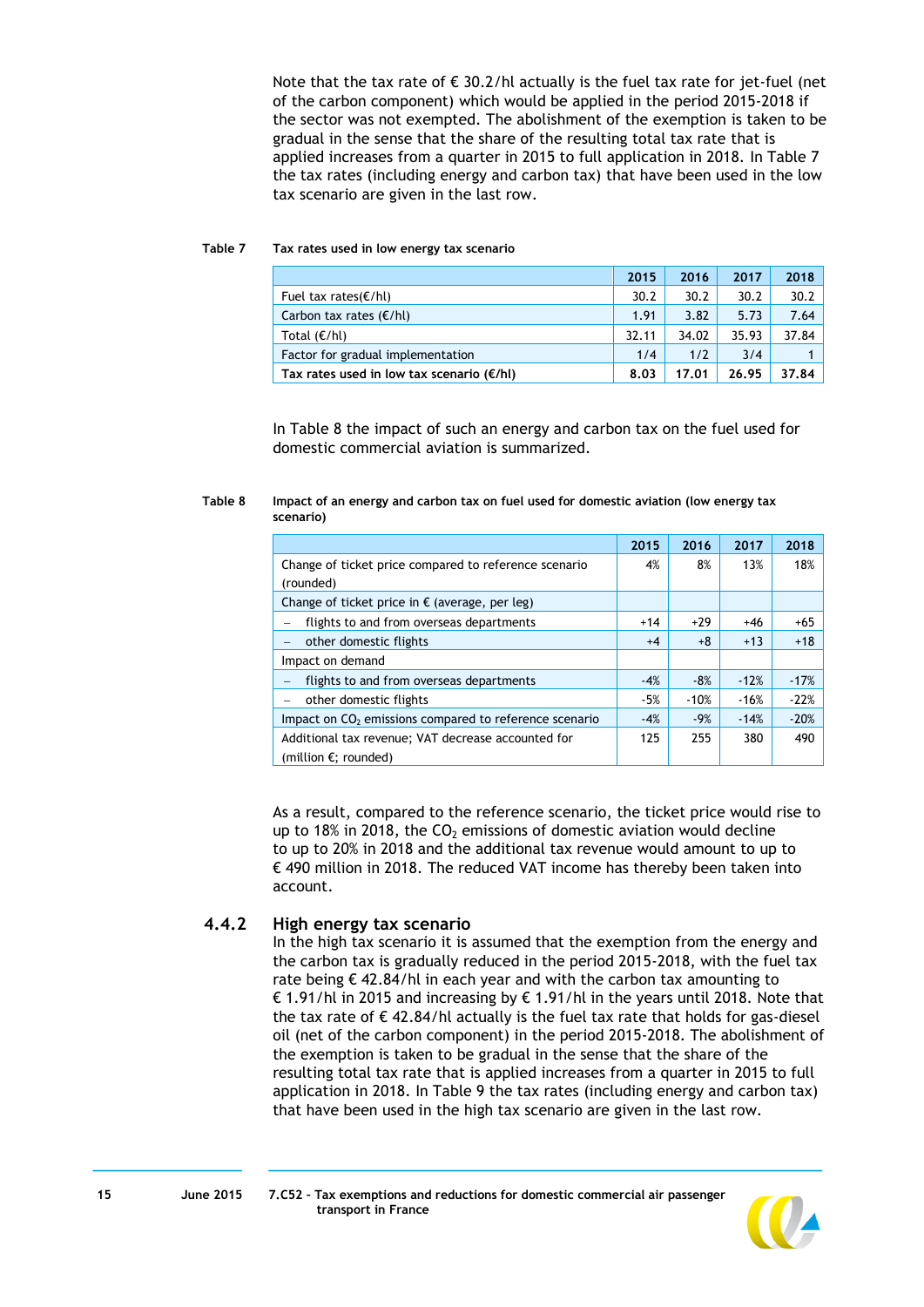#### <span id="page-15-1"></span>**Table 9 Tax rates used in high energy tax scenario**

|                                              | 2015  | 2016  | 2017  | 2018  |
|----------------------------------------------|-------|-------|-------|-------|
| Fuel tax rates $(E/hl)$                      | 42.84 | 42.84 | 42.84 | 42.84 |
| Carbon tax rates $(E/hl)$                    | 1.91  | 3.82  | 5.73  | 7.64  |
| Total $(\epsilon/hl)$                        | 44.75 | 46.66 | 48.57 | 50.48 |
| Factor for gradual implementation            | 1/4   | 1/2   | 3/4   |       |
| Tax rates used in high tax scenario $(E/hl)$ | 11.19 | 23.33 | 36.43 | 50.48 |

In [Table 10](#page-15-2) the impact of such an energy and carbon tax on the fuel used by domestic commercial aviation is summarized.

As a result, compared to the reference scenario, the ticket price would rise up to 24% in 2018, the  $CO<sub>2</sub>$  emissions of domestic aviation would decline up to 27% in 2018 and the additional tax revenue would amount to up to € 590 million in 2018. The reduced VAT income has thereby been taken into account.

#### <span id="page-15-2"></span>**Table 10 Impact of an energy and carbon tax on fuel used for domestic aviation (high energy tax scenario)**

|                                                          | 2015  | 2016   | 2017   | 2018   |
|----------------------------------------------------------|-------|--------|--------|--------|
| Relative change of ticket price compared to reference    | 5%    | 11%    | 18%    | 24%    |
| scenario                                                 |       |        |        |        |
| Change of ticket price in $\epsilon$ (average)           |       |        |        |        |
| flights to and from overseas departments                 | $+19$ | $+40$  | $+63$  | $+87$  |
| other domestic flights                                   | $+5$  | $+11$  | $+18$  | $+25$  |
| Impact on demand                                         |       |        |        |        |
| flights to and from overseas departments                 | $-5%$ | $-11%$ | $-17%$ | $-23%$ |
| other domestic flights                                   | $-7%$ | $-14%$ | $-22%$ | $-30%$ |
| Impact on $CO2$ emissions compared to reference scenario | $-6%$ | $-12%$ | $-19%$ | $-27%$ |
| Additional tax revenue; VAT decrease accounted for       | 170   | 335    | 480    | 590    |
| (million $\epsilon$ ; rounded)                           |       |        |        |        |

## <span id="page-15-0"></span>**4.5 Increase of value added tax rate**

The impact of an increase of the value added tax rate on airline tickets to a level of 20% is very similar per year in the period 2015-2018 and thus not presented per year.

#### <span id="page-15-3"></span>**Table 11 Impact of an in increased value added tax on airline tickets**

|                                                          | 2015   | 2016 | 2017  | 2018 |  |
|----------------------------------------------------------|--------|------|-------|------|--|
| Value added tax rate applied to tickets                  | 20%    |      |       |      |  |
| Relative change of ticket price compared to reference    |        | 9%   |       |      |  |
| scenario                                                 |        |      |       |      |  |
| Change of ticket price in $\epsilon$ (average)           |        |      |       |      |  |
| flights to and from overseas departments                 | $+33$  |      |       |      |  |
| other domestic flights                                   |        | $+9$ |       |      |  |
| Impact on demand                                         |        |      |       |      |  |
| flights to and from overseas departments                 |        |      | $-9%$ |      |  |
| other domestic flights                                   | $-11%$ |      |       |      |  |
| Impact on $CO2$ emissions compared to reference scenario | $-10%$ |      |       |      |  |
| Additional tax revenue (million $\epsilon$ )             |        | 280  |       |      |  |

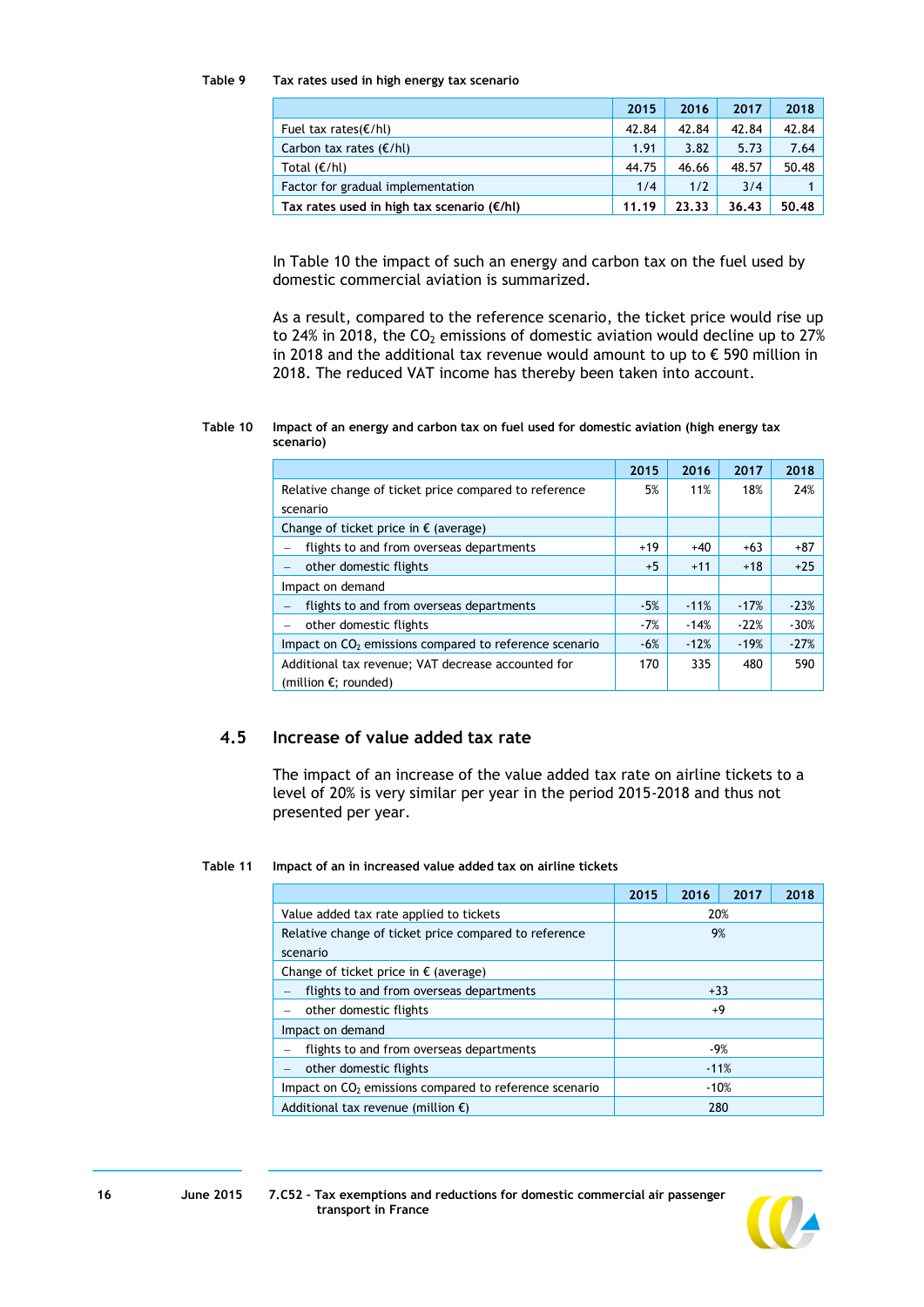Compared to the reference scenario, the ticket prices would rise by approximately 10%, the  $CO<sub>2</sub>$  emissions of domestic aviation would decrease by 10% and, per year, additional tax revenues of about € 280 million would be generated.

## <span id="page-16-0"></span>**4.6 Impact on employment**

Higher taxes result in lower demand and lower employment in domestic commercial aviation if the labour market is flexible. On the other hand, higher ticket prices could prompt airline passengers to make use of rail transport which could lead to a positive employment effect in the rail sector. If the additional tax revenues were not used to cut the national debt but recycled to stimulate the labour market, the negative employment effect could be further compensated and could even result in a positive net employment effect. This will be analysed in the following subsections.

To derive the employment effects we have used indicators in terms of the average number of employed per passenger in a sector. We are aware that working with an average employment indicator can lead to an overestimation of the employment effect. Ideally, one wanted to work with a marginal indicator which gives the number of people being additionally employed per extra passenger. This data however is not available to us.

### **4.6.1 Impact without recycling of the additional tax revenues**

An abolishment of the exemption from the energy and the carbon tax or the reduction of the VAT rates for domestic commercial aviation can be expected to have an impact on the employment in the aviation industry because the demand for domestic commercial passenger air transport will decline.

In [Table 12](#page-16-1) the expected demand decrease in terms of number of passengers is given for the three scenarios.

| (rounded)         |                                          | 2015  | 2016  | 2017  | 2018  |
|-------------------|------------------------------------------|-------|-------|-------|-------|
| Low tax scenario  | Total                                    | 1,100 | 2,400 | 3,800 | 5,300 |
|                   | flights to and from overseas departments | 200   | 400   | 700   | 900   |
|                   | other domestic flights                   | 900   | 2,000 | 3,100 | 4,400 |
| High tax scenario | Total                                    | 1,500 | 3,200 | 5,100 | 7,100 |
|                   | flights to and from overseas departments | 300   | 600   | 900   | 1,200 |
|                   | other domestic flights                   | 1,300 | 2,700 | 4,200 | 5,800 |
| VAT scenario      | Total                                    | 2,600 | 2,600 | 2,700 | 2,700 |
|                   | flights to and from overseas departments | 400   | 500   | 500   | 500   |
|                   | other domestic flights                   | 2.100 | 2,200 | 2.200 | 2,200 |

<span id="page-16-1"></span>**Table 12 Reduction in the number of airline passengers per scenario (in thousand) on domestic routes**

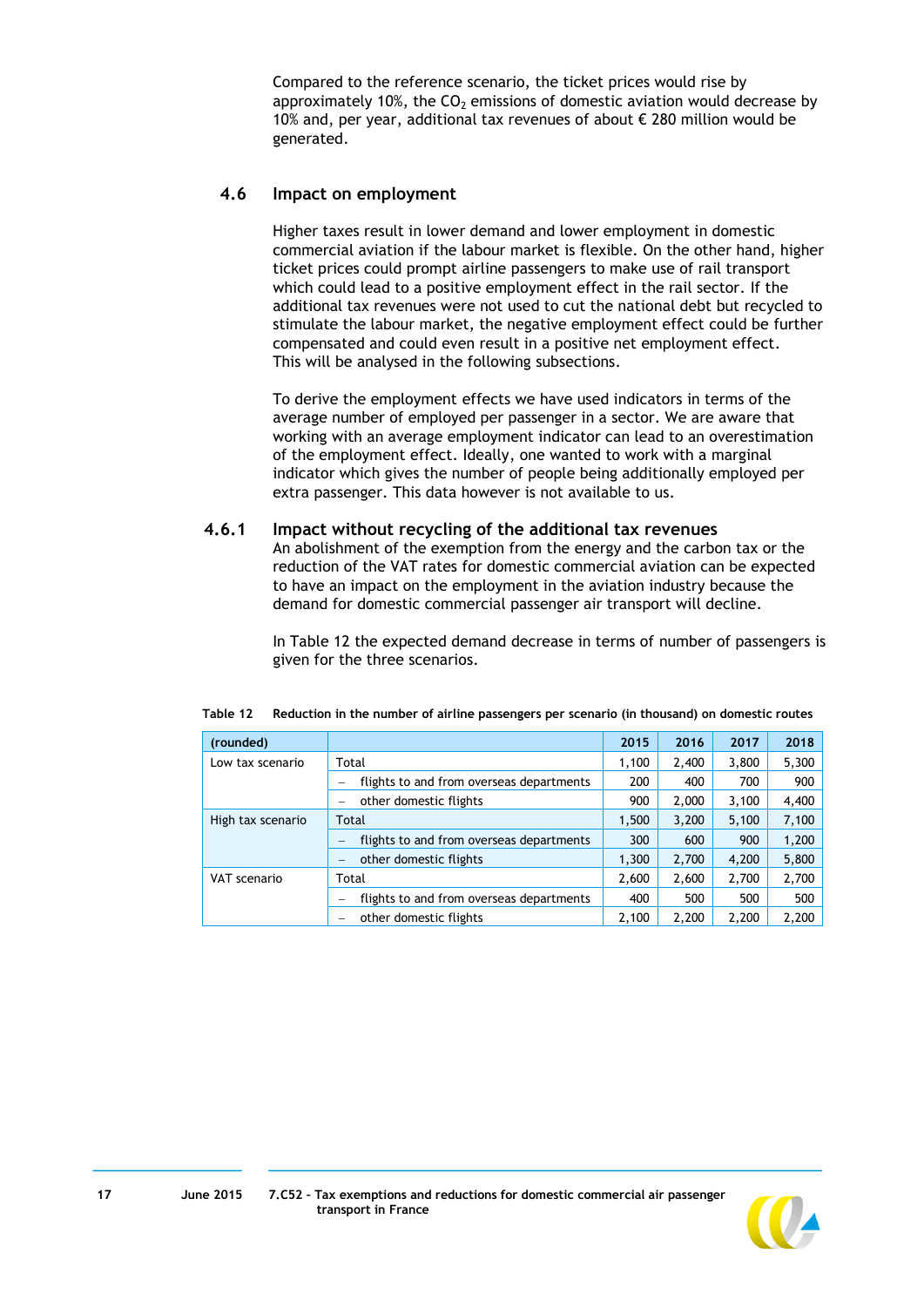Since on average the French aviation sector employs one person per two thousand passengers<sup>11</sup>, we estimate that the abolishment of the tax exemptions/reductions for domestic aviation would lead to a decrease of employment in the French aviation industry by 2018 of:

- 2,700 jobs in the low tax scenario;
- 3,600 jobs in the high tax scenario;
- $-$  1,400 jobs in the VAT scenario.

However, this negative employment effect will, at least partially be compensated by a positive employment effect in the rail sector due to an increase in the demand for longer distance rail transport: some of the domestic air transport passengers, at least those on the routes that are not related to the overseas departments, will decide to use the train instead.

*SNCF Voyages*, responsible for the longer distance rail passenger transport in France, says that it has transported about 127.5 million passengers in 2012 (SNCF, 2014).

The increase of this demand, due to the increase of the airline ticket prices<sup>12</sup>, can be estimated, by making use of a cross price elasticity, which we assume to be +0.2 in this study, i.e. if an airline ticket price rises with 1%, the demand for long distance rail transport will rise by  $0.2\%$ .<sup>13</sup>

Assuming just as for the aviation industry, that that the number of French employees in the rail industry is linearly related to the number of rail passengers (0.13 per thousand passengers) the number of jobs created in the French railway industry due to the abolishment of the tax exemption/reduction for the domestic air transport amounts in 2018 to approximately:

- +700 in the low tax scenario;
- +900 in the high tax scenario;
- +400 in the VAT scenario.

The net effect on employment in 2018 thus amounts to approximately:

- $-$  a loss of about 2,000 jobs in the low tax scenario;
- $-$  a loss of about 2,700 jobs in the high tax scenario;
- $-$  a loss of about 1,000 jobs in the VAT scenario.

#### **4.6.2 Impact with recycling of additional tax revenues**

If the additional tax revenue from the energy and carbon tax on the fuel used by domestic aviation or from the increased VAT rate on airline tickets for domestic flights was recycled, i.e. was not used to cut down the national debt but was rather used to stimulate the labour market, the negative impact on the labour market could be mitigated.

There are several studies that have studied the economic impacts of a national carbon tax in France which have also considered the recycling of the additional tax revenues (see e.g. Report of the Committee «Trajectoires 2020-2050 vers une économie sobre en carbone» (2011), Coe-Rexecode (2012), Rexecode Services (2013)). If you compare the economic impacts derived for

 $\overline{a}$ 



<sup>11</sup> According to the Commissariat Général au Développement Durable (CGDD, 2013a) the French aviation sector (in total) accounted for 70,000 employees in 2012 and about 137 million air passengers have been transported (domestic and international), leading to an indicator of about 0.5 French employees per thousand air passengers.

<sup>&</sup>lt;sup>12</sup> Se[e Table 8,](#page-14-1) [Table 10,](#page-15-2) an[d Table 11](#page-15-3) for the relative increase of the airline ticket prices in the three scenarios.

<sup>&</sup>lt;sup>13</sup> This cross-price elasticity has been determined on the basis of DGDDI (2011a).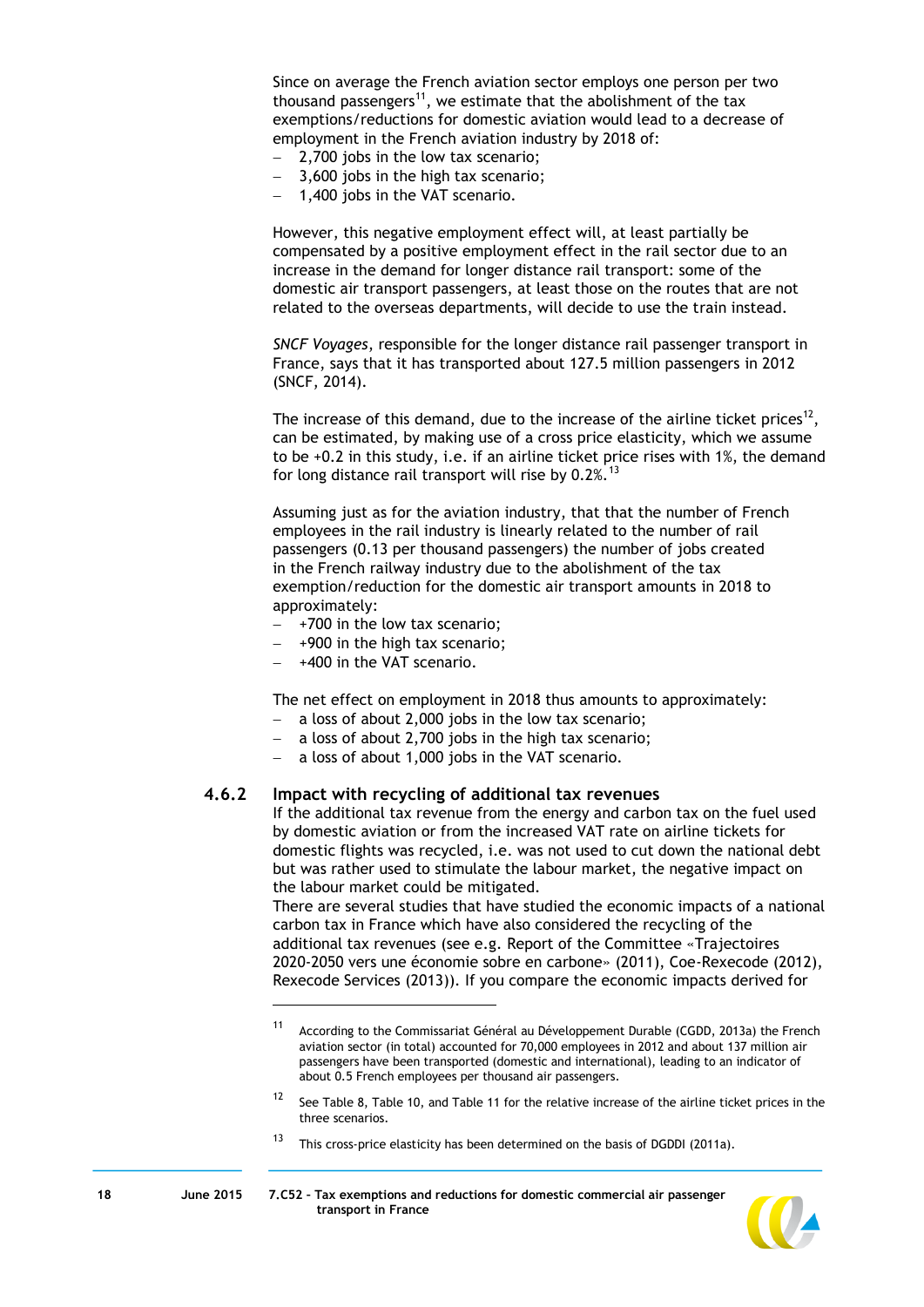the scenario without and for a scenario with tax revenue recycling then these studies allow to assess the economic impact of tax revenue recycling.

To get an indication of the employment impact of the recycling of the additional tax revenues determined in this study, we have transferred the results of the Rexecode Services (2013) study, a very recent study that has analysed several alternative tax scenarios<sup>14</sup>, several alternative tax revenue recycling options, and which clearly states the amount of tax revenue that is being recycled. The five recycling options analysed in this study are as follows:

- 1. Reduction of employers' social security contributions.
- 2. Reduction of employees' social security contributions.
- 3. Reduction of employers' and employees' social security contributions.
- 4. Reduction of employers' social security contributions and of the income tax.
- 5. Reduction of employers' social security contributions and funding of innovation.

For the tax scenario we have looked at, the study concludes that the negative employment effect of the carbon tax can be overcompensated by all recycling options except:

- $-$  in the short and medium run: the second recycling option that reduces the social security contribution of the employees;
- $-$  in the long run: the fourth recycling option that reduces the social security contributions and the income tax can overcompensate the negative employment effect of the carbon tax.

We have transferred the results of Rexecode Services (2013) onto this study, by applying the ratio of the difference in employment between the reference case and the case with revenue recycling and the amount of revenue recycled as derived in Rexecode Services (2013) onto the extra tax revenue as derived in this study. In [Table 13](#page-18-0) the according net employment effects, i.e. the employment effects on aviation, rail sector and the employment effect due to revenue recycling taken together, are given for the three scenarios. The ranges thereby reflect the different revenue recycling options.

<span id="page-18-0"></span>

| Table 13 | Net employment effect |  |
|----------|-----------------------|--|
|----------|-----------------------|--|

-

|                          | 2015          | 2016            | 2017              | 2018              |
|--------------------------|---------------|-----------------|-------------------|-------------------|
| Low energy tax scenario  | $-200 - +200$ | +400 - +1.700   | $+1.800 - +3.700$ | $+2.500 - +4.600$ |
| High energy tax scenario | $-300 - +300$ | $+400 - +2.200$ | $+1.300 - +3.200$ | +1,800 - +3,900   |
| VAT scenario             | $-600 - +300$ | +400 - +1,800   | $+1.400 - +2.800$ | $+4.400 - +7.000$ |

As mentioned in the introduction of Paragraph [4.6,](#page-16-0) the impact on employment should ideally be determined using marginal effects. Here, due to a lack of data, we have worked with average effects (average number of jobs created per Euro of recycled tax revenue). The actual employment effect can thus expected to be lower than given in [Table 13.](#page-18-0) A positive overall impact on employment is nevertheless plausible if the additional tax revenue is used for stimulating the labour market.

<sup>14</sup> Rexecode Services (2013) do present the economic impacts for different scenarios. We have chosen to work with the scenario in which the tax as put forward by the 'Comité pour la fiscalité écologique' is analysed since this is a progressive tax and is thus similar to the gradual implementation of the energy and carbon tax as assumed in this study.



**19 June 2015 7.C52 – Tax exemptions and reductions for domestic commercial air passenger transport in France**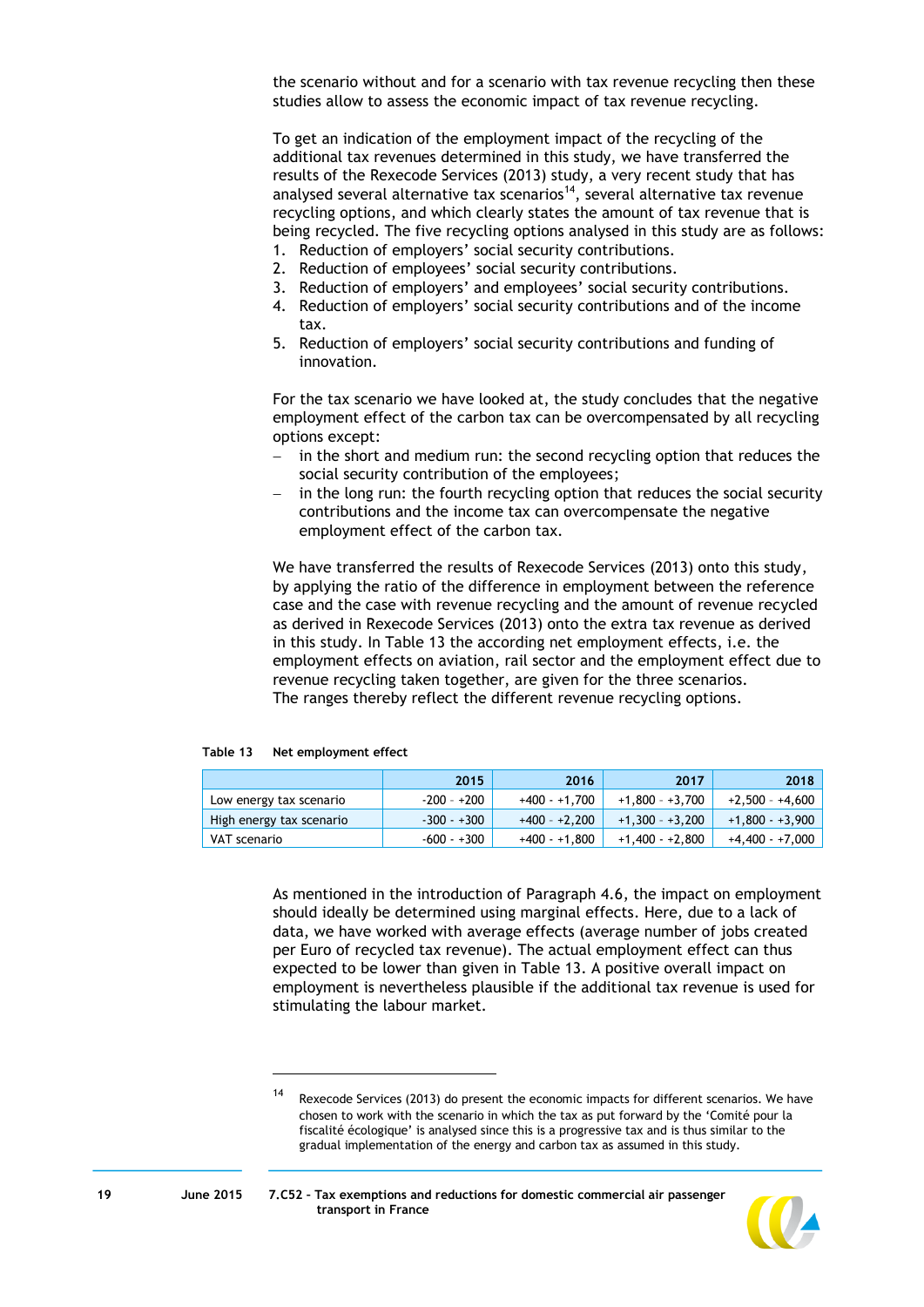

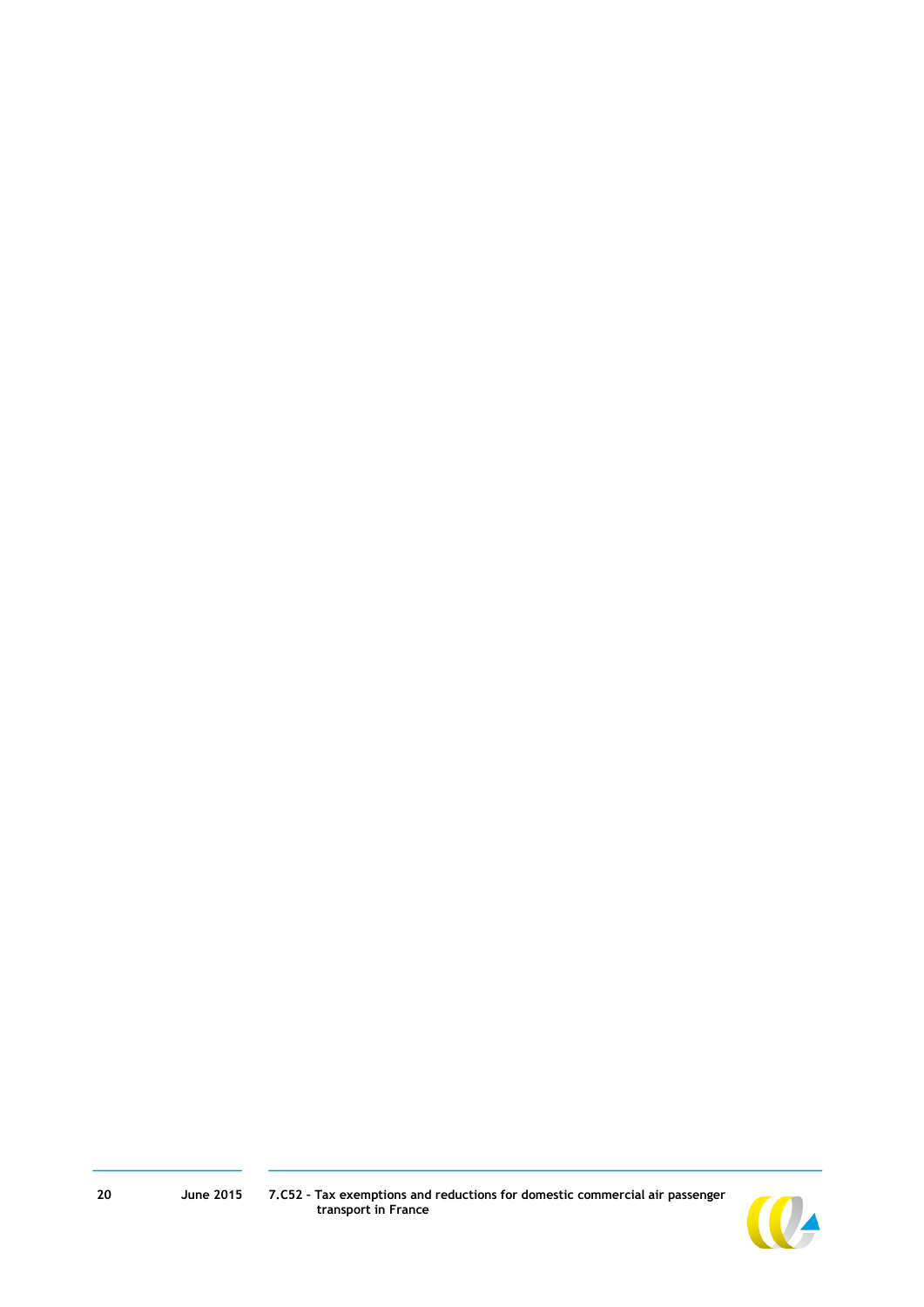## $5$  Benefit of the energy tax exemption as presented by the CGDD and DGDDI

## **5.1 The benefit presented by CGDD and DGDDI**

The *Commissariat général au développement durable* quantifies the 2011 tax relief due to the energy tax exemption of aviation in France with  $\epsilon$  555 million for domestic flights and  $\epsilon$  2,448 million for international flights (CGGD, 2013) thus in total with  $\epsilon$  3 billion.

Domestic mainland flights thereby account for € 315 million (Assemblée Nationale, 2013).

According to the DGDDI (2011a), the tax relief has been estimated to amount to almost € 2 billion for the period 2002-2004, € 1.2 billion for the period between 2005 and 2008, and € 3.5 billion for 2011. The estimation for 2011 is significantly higher than for the previous years. According to DGGI (2011a), this deviation can be explained by change in the calculation method. It is further concluded that, based on 2009 data, the exemption of the domestic flights on mainland routes from the energy tax is worth 600 jobs (net effect) in France.

The following line of reasoning lies behind this employment effect (DGDDI, 2011b):

- Fuel costs would double if the exemption from the energy tax was abolished (from € 43/hl to € 86/hl for jet fuel in 2009).
- 30% of operating costs of airlines are fuel costs and doubling of fuel costs will thus lead to a 28% rise of the airlines' operating costs.
- $-$  Airlines do not/are not able to pass on the full cost rise onto the consumer. Only half of the cost rise would be passed on: ticket prises would rise with 14%.
- The price elasticity of demand is assumed to be -1: a 1% increase of the ticket prise would then lead to a 1% decrease of demand and thus would a 14% ticket prise increase lead to 14% decrease of demand. In terms of passengers in 2009 this would mean a drop of 2.38 million passengers on domestic mainland routes.
- According to FNAM (Fédération Nationale de l'Aviation Marchande), a drop of thousand passengers is equivalent to 0.4 jobs in the aviation industry.
- $-$  Since the 2.38 million passengers are not lost due to the energy tax exemption, 950 jobs in the aviation industry are persevered.
- $-$  However, about 350 jobs are not created in the railway sector due to the energy tax exemption (expert opinion).
- $-$  Conclusion: 950-350 = 600 jobs are preserved by the tax exemption.

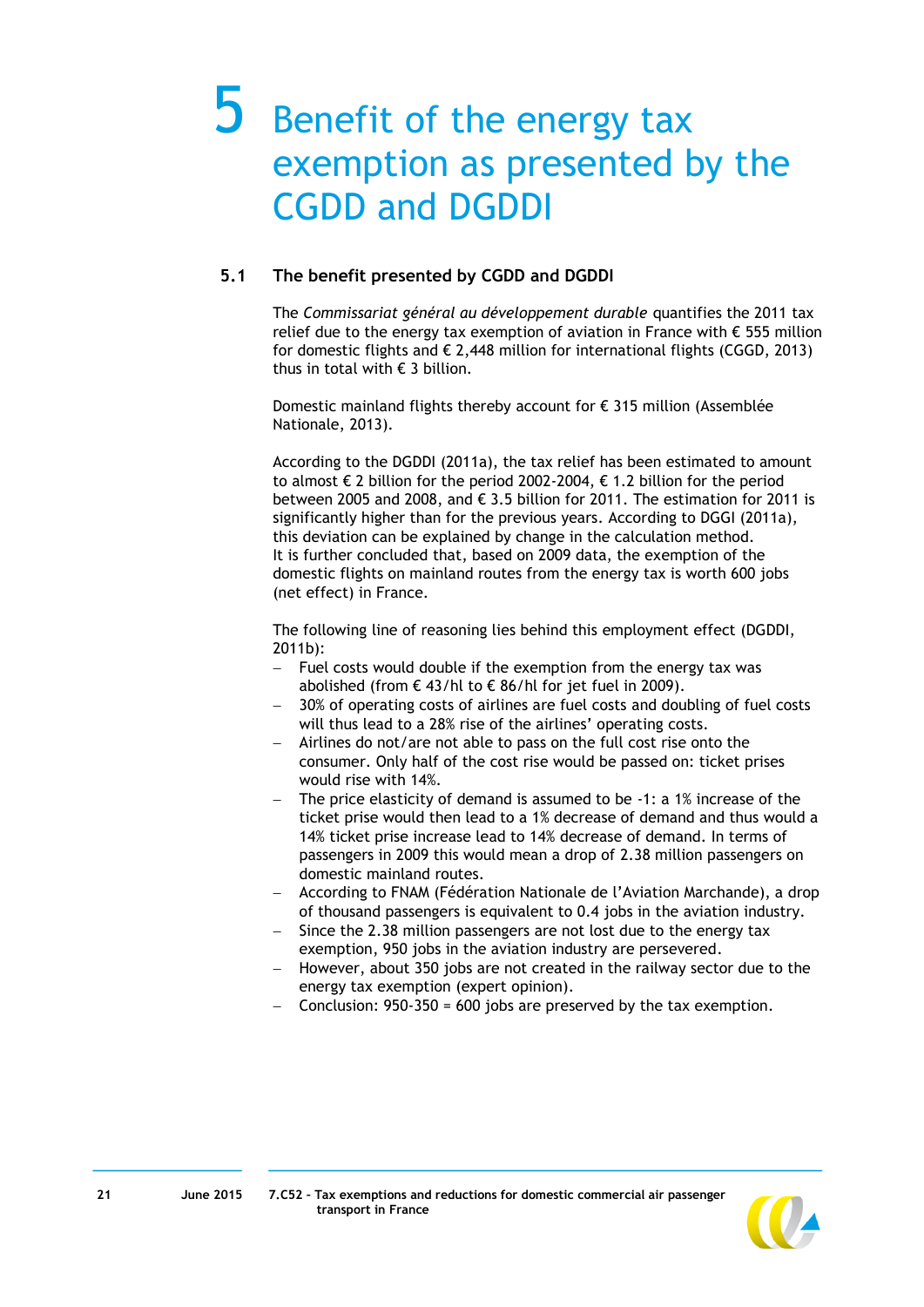## **5.2 Differences with this impact assessment**

The analysis carried out by the DGDDI differs from the impact assessment carried out in this study mainly in five aspects:

- 1. The analysis carried out by DGDDI analyses domestic mainland flights only whereas the study at hand also takes domestic flights to and from overseas departments into account.
- 2. DGDDI assumes that the airlines do not fully pass on the raised fuel costs to the passengers whereas we have assumed that the costs are fully past on. The impact on  $CO<sub>2</sub>$  but also the negative impact on employment are thus higher in this study.
- 3. The elasticity of demand for air transport is assumed to be higher in this study (-1.23) than in the analysis of DGDDI (-1). This again makes the impact on  $CO<sub>2</sub>$  but also the negative impact on employment are higher in this study.
- 4. The DGDDI uses an estimate of FNAM that states that a drop of thousand passengers is equivalent to 0.4 jobs in the aviation industry. In this study we assumed that a drop of thousand passengers is equivalent to about 0.5 jobs in the aviation industry, leading to a more pessimistic assessment of the employment effect in aviation.
- 5. The additional jobs created in railway industry is assessed more optimistically in this study: applying our approach to the numbers above would lead not to 350 but to 630 jobs not being created in the railway industry due to the tax exemption.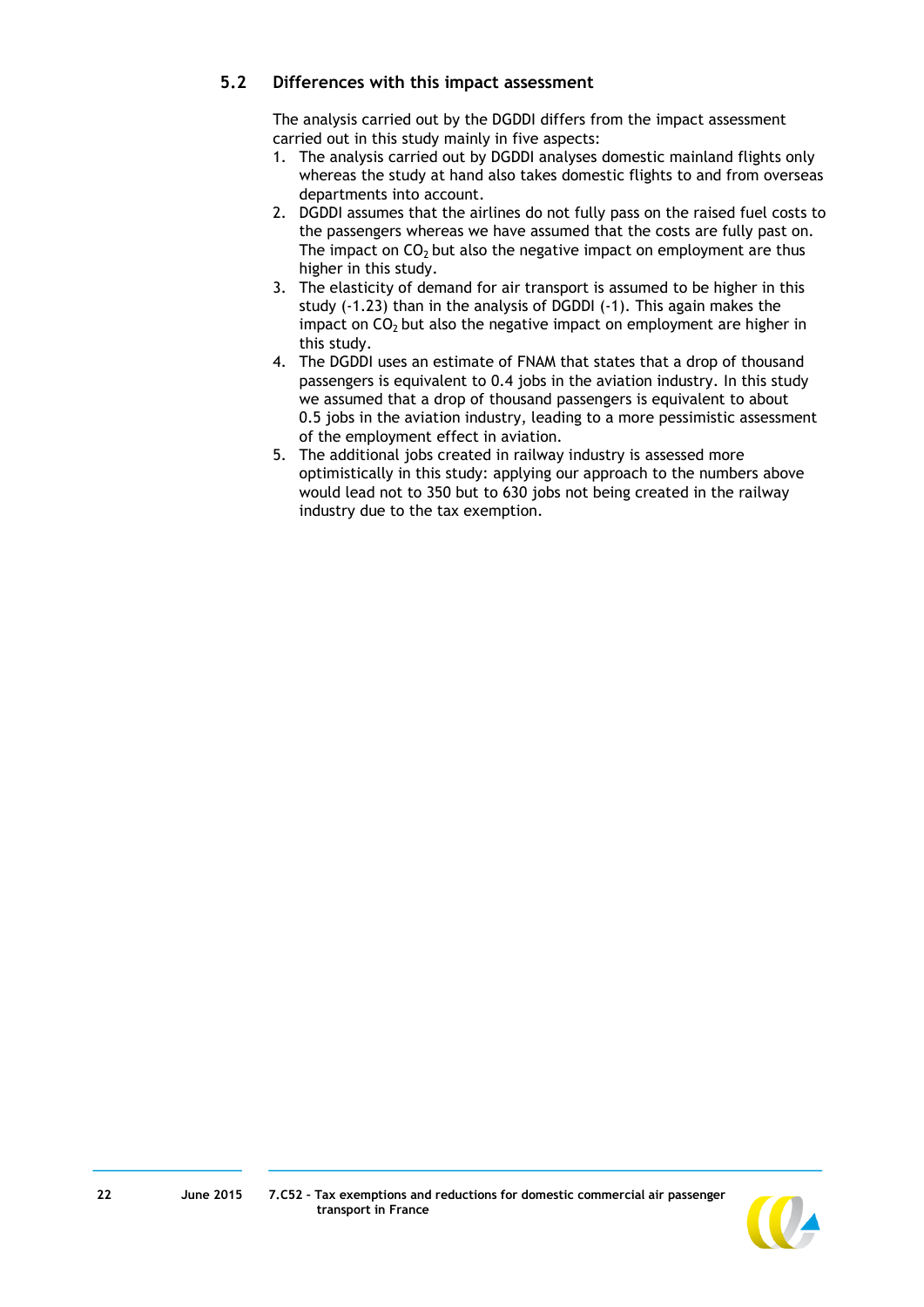# **6** Conclusions

Due to the favourable fiscal regime of the commercial domestic air passenger transport in France, we have estimated that the French government has, in the period 2008-2011 missed out the following tax revenues:

- 1.  $€ 560-790$  million annually due to the exemption of jet fuel from energy taxation, depending on the reference tax rate; this is in total about € 2.3-3.2 billion for this period. And
- 2. Again about  $\epsilon$  560 million per year due to the VAT reduction for airline tickets which in total is about € 2.3 billion in this period.

The European Union allows governments to subsidise airlines and airports under certain circumstances. We estimate that in the period 2000 until mid 2013 the French government has been allowed to provide at least  $\epsilon$  10 billion of aid to the sector.

The impacts of a gradual abolishment of the exemption of the fuel used for domestic commercial air passenger transport from the energy and carbon taxation as well as the impact of an application of the full VAT rate to the air passenger tickets of domestic flights have been analysed for the period 2015- 2018 in this study. In the following table the main findings are summarized for the year 2018. In the low and the high energy tax scenario, a different reference energy tax rate ( $\epsilon$  30.2/hl and  $\epsilon$  42.84/hl) are thereby assumed.

| <b>Scenario</b>                                        | Low energy tax<br>and        | High energy and<br>carbon tax | <b>Normal</b><br><b>VAT</b> |
|--------------------------------------------------------|------------------------------|-------------------------------|-----------------------------|
|                                                        | carbon tax                   | scenario                      |                             |
| <b>Impact</b>                                          |                              |                               |                             |
| Change of ticket price compared to reference           | $+18%$                       | $+24%$                        | 9%                          |
| scenario (rounded)                                     |                              |                               |                             |
| Impact on demand                                       |                              |                               |                             |
| flights to and from overseas departments               | $-17%$                       | $-23%$                        | $-9%$                       |
| other domestic flights                                 | $-22%$                       | $-30%$                        | $-11%$                      |
| Impact on $CO2$ emissions compared to reference        | $-20%$                       | $-27%$                        | $-10%$                      |
| scenario                                               |                              |                               |                             |
| Additional tax revenues (million $\epsilon$ ; rounded) | 490                          | 590                           | 280                         |
| Net impact on employment in French aviation and        | $-1,800$                     | $-2,400$                      | $-900$                      |
| rail sector if additional tax revenue is not           |                              |                               |                             |
| earmarked                                              |                              |                               |                             |
| Overall employment impact if additional tax            |                              |                               |                             |
| revenues are used to stimulate labour market           | Can expected to be positive. |                               |                             |

#### **Table 14 Main findings of impact assessment for the year 2018**

An abolishment of the energy and carbon tax exemption would in 2018 thus lead to a  $CO<sub>2</sub>$  emissions reduction of 20-27% of domestic aviation, which is effected by a increase of the ticket prices by 18-24% and a decrease of the air passenger transport demand by 17-23% on routes to and from overseas departments and by 22-30% on the other domestic routes. Additional tax revenues could be collected ranging from  $\epsilon$  490-590 million. If these tax revenues were not used to cut the national debt but used to stimulate the

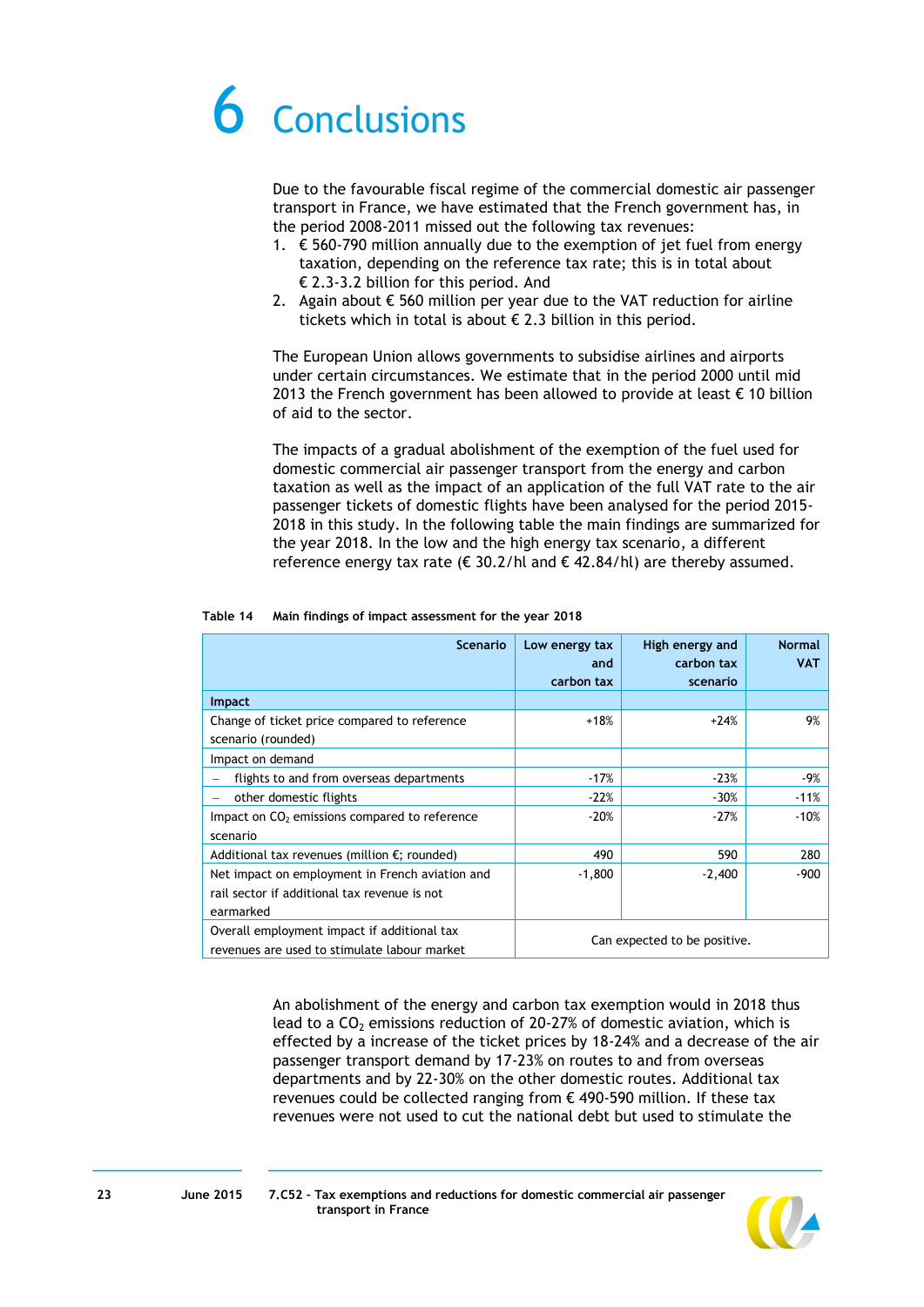labour market the negative employment impact of 2,000-2,700 jobs can be expected to be overcompensated.

If the normal VAT rate of 20% was applied to the tickets of domestic air passengers,  $CO<sub>2</sub>$  emissions of domestic aviation could be reduced by 10%, since demand for domestic air passenger transport would decline by about 10% too. The rise of the VAT rate would lead to an extra tax income of about € 280 million. If used for stimulating the labour market, this extra tax revenue can be expected to be able to overcompensate the negative employment impact of 1,000 lost jobs.

The *Direction générale des douanes et droits indirects* has carried out a similar impact assessment for the energy tax exemption for the year 2009, however focusing on domestic mainland flights only. We come to the conclusion that this assessment is not being too pessimistic regarding the impacts on demand and employment in the aviation industry. The expected impact on the employment in the railway industry however seems to be relatively small in the analysis of DGGDI.

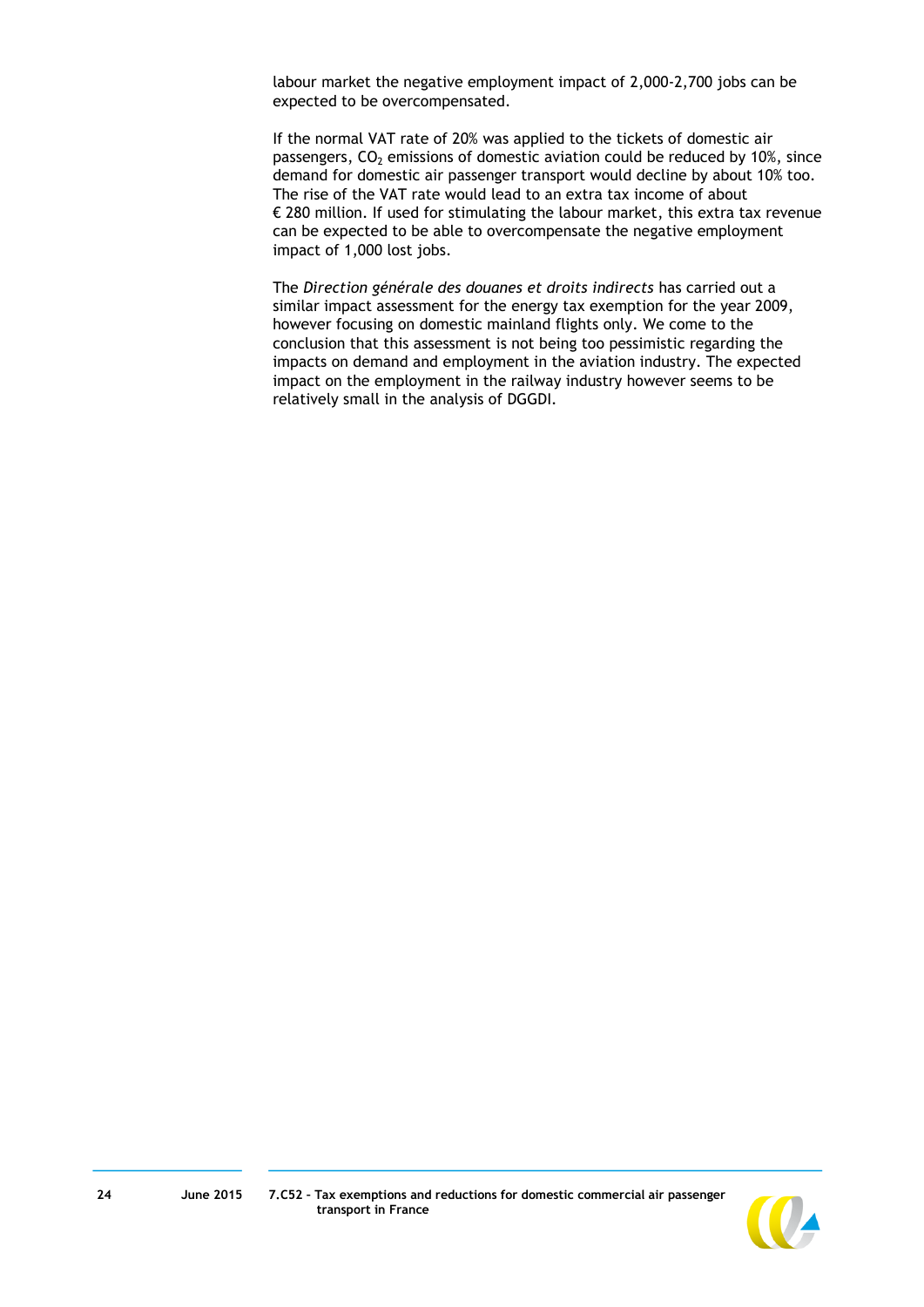# 7 References

### **Assemblée Nationale, 2013**

Rapport fait au nom de la commission des finances, de l'économie générale et du contrôle budgétaire sur le projet de loi de finances pour 2014 (n˚1395), par. M. Christian Eckert

#### **CGDD, 2013a**

Commissariat Général au Développement Durable, RéférenceS, Les comptes des transports en 2012, Tome 1,  $50^{\circ}$  rapport à la Commission des comptes des transports de la Nation, Juillet 2013

#### **CGDD, 2013b**

Commissariat Général au Développement Durable, RéférenceS, La fiscalité environnementale en France: un état des lieux, Avril 2013

#### **Coe-Rexecode, 2012**

Opportunités et coûts potentiels d'une fiscalité environnementale, Septembre 2012

#### **DGDDI, 2011a**

Comité d'évaluation des dépenses fiscales, Dépenses fiscales liées à la consommation d'énergies fossiles, Rapport du DGDDI (Direction générale des douanes et droits indirects) Avril 2011

#### **DGDDI, 2011b**

Direction générale des douanes et droits indirects, Modalité de calcul de l'impôt n˚800109, Exonération de taxe intérieure de consommation pour les produits énergétiques utilisés comme carburant ou combustible à bord des aéronefs, à l'exclusion des aéronefs de tourisme privé

**Comité d'évaluation des dépenses fiscales et des niches sociales, 2011** Rapport du Comité, Juin 2011

## **Comité «Trajectoires 2020-2050 vers une économie sobre en carbone», 2011**

Rapport du Comité, Octobre 2011

**Direction du Transport aérien, 2011** Bulletin statistique trafic aérien commercial – année 2010

### **Direction du Transport aérien, 2012**

Les émissions gazeuses liées au trafic aérien en France en 2011, Chiffres-clés, Décomposition par aéroport

### **EC, 2013**

Proposal for a DIRECTIVE OF THE EUROPEAN PARLIAMENT AND OF THE COUNCIL amending Directive 2003/87/EC establishing a scheme for greenhouse gas emission allowance trading within the Community, in view of the implementation by 2020 of an international agreement applying a single global market-based measure to international aviation emissions, COM(2013) 722 final, 2013/0344 (COD), Brussels, 16.10.2013